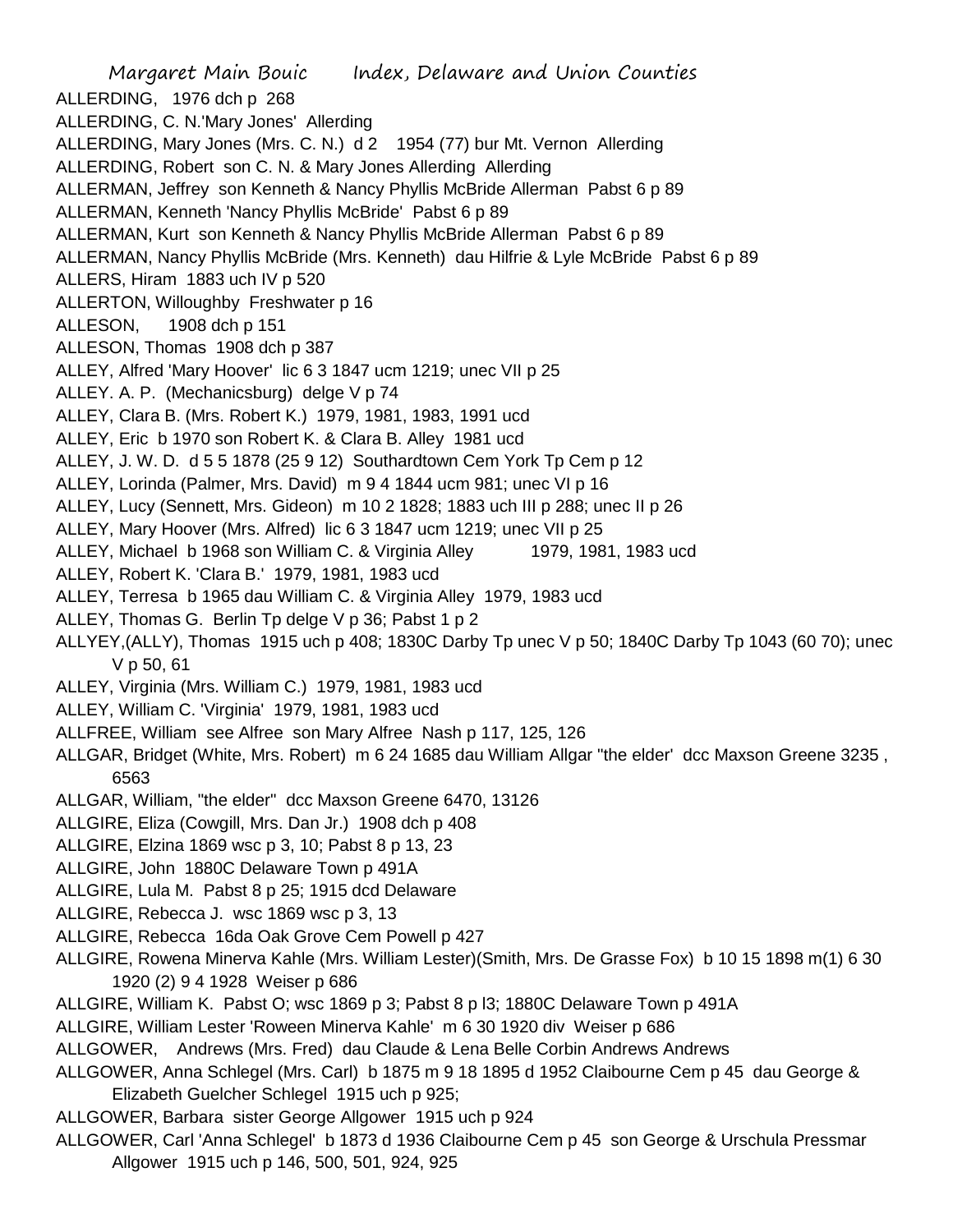Margaret Main Bouic Index, Delaware and Union Counties ALLGOWER, Charles E. b 1 7 1837 Bavaria; d 7 13 1903 Oakdale I p 86 (D R5 6) ALLGOWER, Clarence son Carl & Anna Schlegel Allgower 1915 uch p 925 ALLGOWER, Craig b 1951 son Fred C. & Doris E. Allgower 1959, 1967, 1973 ucd ALLGOWER, Doris E. (Mrs. Fred C.) 1959, 1967, 1971, 1973 ucd ALLGOWER, Edgar W. 'Mary' b 10 5 1898 d 5 10 1968 Allgower ALLGOWER, Florence (Brobeck, Mrs. John I) m 5 12 1928 1915 uch p 925; Brobeck ALLGOWER, Fred 'Doris E' brother Edgar W. Allgower 1959, 1967, 1971 ucd; Allgower ALLGOWER, Fred son Fred & Doris Allgower 1959 ucd (17) ALLGOWER, George 'Urschula Pressmar' d 1900 1915 uch p 924 ALLGOWER, George son George & Urschula Pressmar Allgower 1915 uch p 924 ALLGOWER, Jacob son George & Urschula Pressmar Allgower 1915 uch p 924 ALLGOWER, Judy dau Fred & Doris E. Allgower ALLGOWER, Katherine dau George & Urschula Pressmar Allgower 1915 uch p 924 ALLGOWER, Margaret Ann (Baciak, Mrs. ) dau Edgar W. Allgower Allgower ALLGOWER, Mary (Mrs. Edgar W.) Allgower ALLGOWER, Maxine E. Reel (Mrs. Rolland G.) b 5 2 1921 m 3 25 1942 Claibourne Cem p 105 ALLGOWER, Rowland G.'Maxine E. Reel' b 7 28 1914 d 8 20 1984 WW II Claibourne Cem p 105 son Carl & Anna Schlegel Allgower 1915 uch p 925 ALLGOWER, Sarah b 1846 Un Co d 6 28 1928 (83y) Oakdale Cem 4050 I p 86 ALLGOWER, Urschula Pressmar (Mrs. George) d 1884 1915 uch p 924 ALLGOWER, Urschula dau George & Urschula Pressmar Allgower 1915 uch p 924 ALLGOWER, Vera E. (Mrs. Walter R.) b 1909 Claibourne Cem p 106 ALLGOWER, Walter R.'Vera E.' b 3 7 1907 d 10 11 1981 Claibourne Cem p 106 son Carl & Anna Schlegel Allgower 1915 uch p 924 ALLGYER,John M.'Mildred Byler'd 11 27 1978(73) bur W. Liberty son Samuel & Priscilla Umble Allgyer Allgyer ALLGYER, John S. 'Marilyn' son John M. & Mildred Byler Allgyer Allgyer ALLGYER, Marilyn (Mrs. John S.) Allgyer ALLGYER, Mark Byler b 6 19 1977 son John S. & Marilyn Allgyer Allgyer ALLGYER, Maurice son Samuel & Priscilla Umble Allgyer Allgyer ALLGYER, Paul Jerome 'Sue' son John M. & Mildred Byler Allgyer Allgyer ALLGYER, Priscilla Umble (Mrs. Samuel) Allgyer ALLGYER, Ruth (Baumgartner, Mrs. ) dau Samuel & Priscilla Umble Allgyer Allgyer ALLGYER, Samuel 'Priscilla Umble' Allgyer ALLGYER, Sue (Mrs. Paul Jerome) Allgyer ALLIGRE, Clara (Mitchell, Mrs. Daniel H.) Mitchell (1121211) ALLIN, Catherine Dighton (Hackburn, Mrs. Samuel)(Dudley, Mrs. Thomas)(Mrs. John) m(3) 11 8 1653 dau John & Jane Basett Dighton D & C p 75 ALLIN, Rev. John 'Margaret Morse''Catherine Dighton' bap 5 22 1597 d 8 26 1671 Mass. Dunlap & Cowles p 75 ALLIN, Margaret Morse (Mrs. Rev. John) Dunlap & Cowles p 75 ALLINDER, (Allen, Mrs. Ernest) dau John Robert & Emma L. Pridey Allinder Allinder ALLINDER, Alice T. Hagans (Mrs. Vernon B.) b 8 7 1917 m 12 24 1935 Price Cem dau George & Lucy Stricker Hagans Allinder; 1959, 1967, 1971, 1973, 1975, 1979, 1981, 1983 ucd ALLINDER, Austin son John Robert & Emma L. Pridey Allinder Allinder ALLINDER, Charles 'Delilah Daugherty' Allinder ALLINDER, Delilah Daugherty (Mrs. Charles) Allinder

ALLINDER, Emma L. Pridey (Mrs. John Robert) m 3 25 1902 d 11 23 1956 bur Price Cem; l949 ucd; Allinder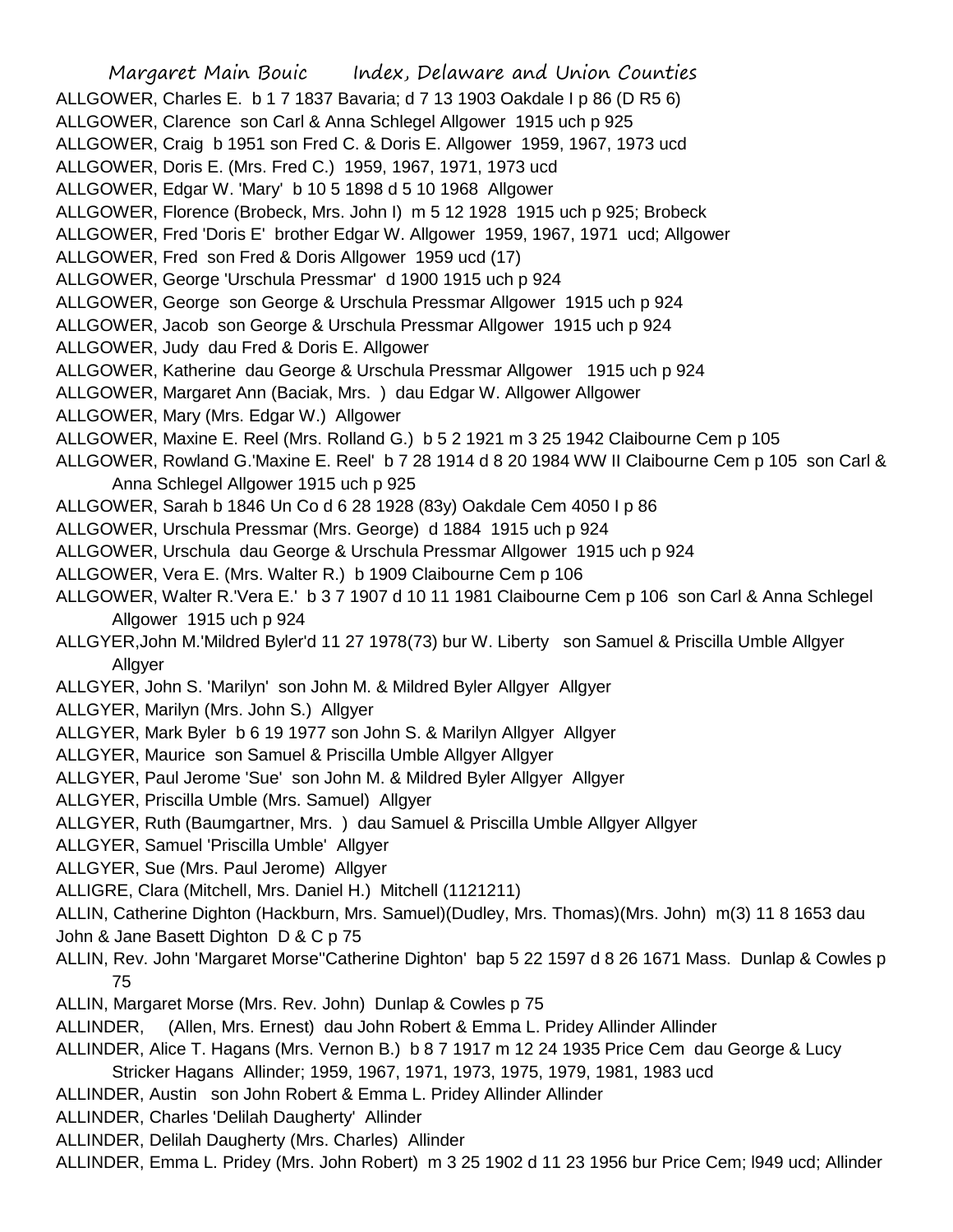- ALLINDER, Eva Carol dau Hazel Allinger l949 ucd
- ALLINDER, Everett W. 'Shirley McMahon' son Veldon Allinder' Allinder
- ALLINDER, Everett son Hazel Allinder 1949 ucd
- ALLINDER, Gwyn b 1934 d 1948 Price Cem R8 djlm p 65
- ALLINDER, Harold son John Robert & Emma L. Pridey Allinder Allinder
- ALLINDER, Hazel 1949 ucd
- ALLINDER, John Robert 'Emma L. Pridey' b 7 16 1878 m 3 25 1902 d 8 3 1959 bur Price Cem son Charles & Delilah Daugherty Allinder Allinder
- ALLINDER, Marliza dau Everett W. & Shirley McMahon Allinder Allinder
- ALLINDER, Nancy dau Hazel Alinder 1949 ucd
- ALLINDER, Ottis Norman b 3 17 1923 d 8 25 1977 Price Cem Grave Reg. son John Robert & Emma L. Pridey Allinder Allinder
- ALLINDER, Patty dau Hazel Alinder 1949 ucd
- ALLINDER, Patricia Joan (Beckley, Mrs. Earl Wesley)(Garlinghouse, Mrs. Don) Allinder; Beckley; **Garlinghouse**
- ALLINDER, Ronald son Vernon B. & Alice T. Hagans Allinder Allinder; 1959 ucd (16)
- ALLINDER, Ronda Jo (Loudermilk, Mrs. ) dau Vernon B. & Alice T. Hagans Allinder Allinder; l959 ucd
- ALLINDER, Scott Derek stillborn son Everett W. & Shirley McMahon Allinder 12 10 1962 Claibourne Cem p 105 Allinder
- ALLINDER, Shirley McMahon (Mrs. Everett W.) dau Thomas McMahon Allinder
- ALLINDER, Veldon son John Robert & Emma L. Pridey Allinder Allgyer
- ALLINDER, Vernon B. 'Alice T.'Hagans b 1-23-1915 WVa m 12-24-1935 d 11-20-1994 Price Cem- son John Robert & Emma L. Pridey Allinder, Allinder; 1959, 1967, 1971, 1973, 1975, 1979, 1981, 1983 ucd
- ALLINDER, Walter son Charles & Delilah Daugherty Allinder Allinder
- ALLING, Lois (Dickerman, Mrs. Enos) m 10 22 1767 dcq Roy Scott 53
- ALLING, William d 1 15 1854 (20 8 21) Hopewell Cem djlm p 84
- ALLINGTON, Betsey (Broch, Mrs. Elias) m 3 16 1812 Madison Co unec IV p 21
- ALLINGTON, Catharine Houghan (Mrs. David) m 7 21 1822 Madison Co unec IV p 63
- ALLINGTON, David 'Catharine Houghan' m 7 21 1822 Madison Co unec IV p 63
- ALLINGTON, Sally (Cutright, Mrs. Samuel) m 3 16 1812 Madison Co unec IV p 22
- ALLINSON, Barbara (Mrs. Richard A.) Allinson; l980 dcd
- ALLINSON, Laura Lynne (Tyler, Mrs. James Robert) b l963 dau Richard A. & Barbara Allinson Allinson; l980 dcd
- ALLINSON, Richard S. 'Barbara' Allinson
- ALLINSON, Richard b l966 son Richard A. & Barbara Allinson 1980 dcd
- ALLIS, unec V p 2
- ALLIS, Cornelius unec II p 43
- ALLIS, Fanny (Proven, Mrs. Clark) b l790 NY unec IV p 62, VIII p 66 b 1793 d 1881 ped Betty Provin Harford #137 17
- ALLIS, Lucinda (Wait, Mrs. Reuben N.) sister of Cornelius Allis unec II p 43
- ALLISON, 1880 dch p 591; Powers p 94
- ALLISON & CURRY unec V p 32, VIII p 45
- ALLISON, Anthony Wayne b 9 10 1967 son George Harold & Linda Sue Freshwater Allison Freshwater p 143 ALLISON, Betty (Provenzale, Mrs. ) dau James & Edith Dowler Allison Allison
- ALLISON, Catherine (Mrs. John) l850C Trenton Tp 733 (70, NJ)
- ALLISON, Charles W.B 'Sophronia Lee' m 11 5 1844 ucm 997; dumch p 71; 1915 uch p 135, 191, 250; 1883 uch III p 373, 379, 383, V p 17, 44, 45, 63; l850C Paris Tp 467 475 p 72 (29, Pa); uccp p 7, 28, 32, 34, 37, 38; unec VI p 16, VI p 5, 6, 17, XI p 16, 41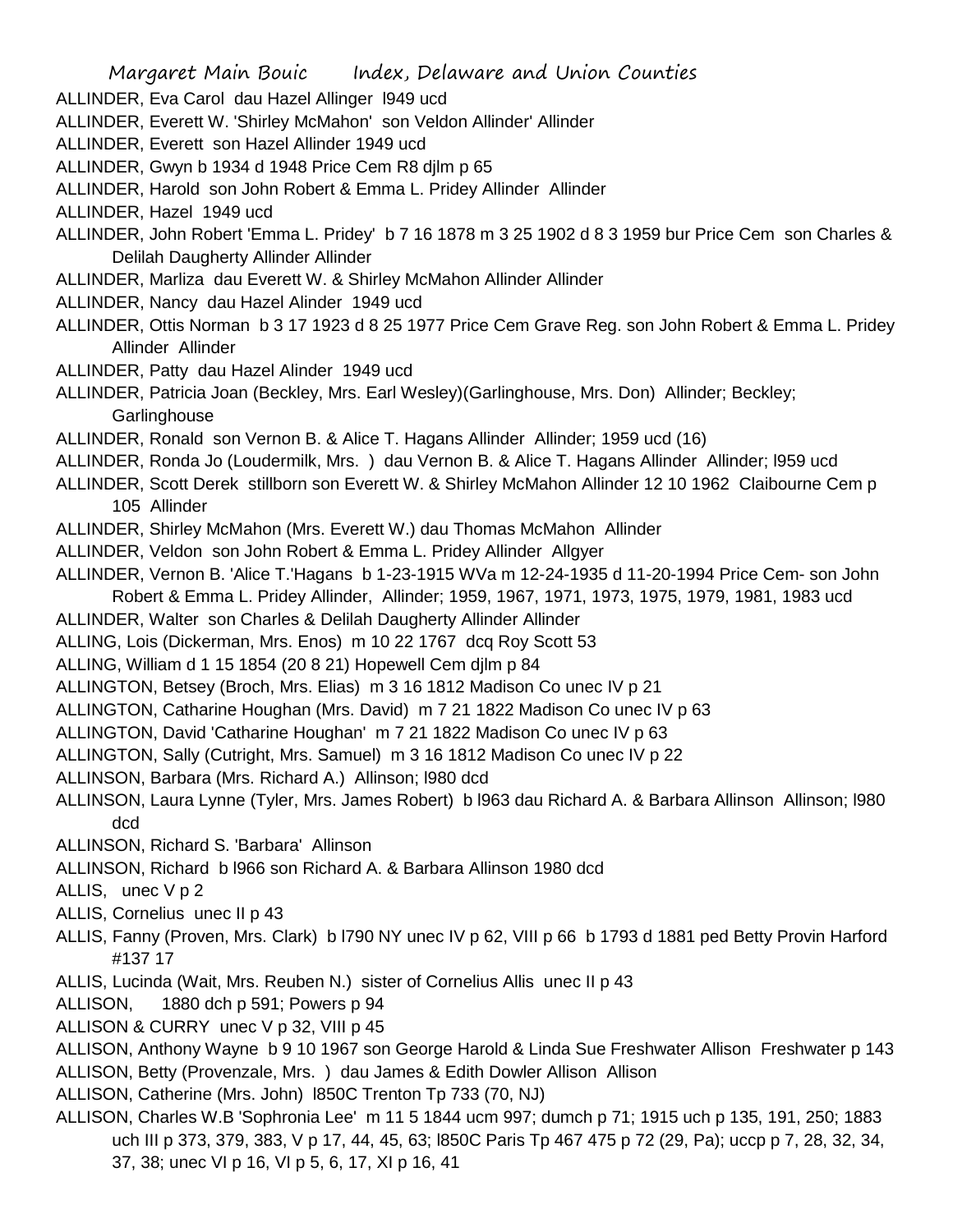Margaret Main Bouic Index, Delaware and Union Counties ALLISON, Charles 'Louise Gardner' Freshwater p 153 ALLISON, Charley Don b 2 22 1902 Porter Tp son David & Dessie Piper Allison dcb ALLISON, Charlotte Maria Babcock (Mrs. Robert) m 12 21 1855 dcm ALLISON, Claudia (Price, Mrs. Charles) dau James F. & Rose Tooker Allison Allison ALLISON, Cora (Johnson, Mrs. Auburn) Pounds 3,4 ALLISON, David Wayne 'Helen' d 1 16 1969(47) bur Summerford Cem son D. Ray Allison; Allison ALLISON, David d 6 8 1840 (60 2 10) Sunbury Cem Powell p 36 ALLISON, David Ray 'Eunice' d 12 18 1969 (76) bur Summerford Tp, Mad. Co 1969 dcd; Allison ALLISON, Dean b 1960 son Jacob R. & Ruth J. Allison 1967, 1971, 1973, 1975, 1979, 1983 ucd ALLISON, Dessa (Linson, Mrs. ) sister David Ray Allison Allison ALLISON, Dessie Piper (Mrs. D. S.) 1915 dcd Berkshire Tp ALLISON, Didanea d 11 22 1903 (44y 11m) Oakdale Cem 1826 (210E) ALLISON, Don 'Helen Lavonne Taylor' Thomas 4,5; Liggett (177145) ALLISON, Donna (Mrs. Steve J.) Allison ALLISON, Dortha (Douglas, Mrs. ) dau Thomas A. & Nellie P. Chaney Allison Allison ALLISON, D. S. 'Dessie Piper' 1915 dcd Berkshire Tp ALLISON, Earl son David Ray Allison Allison ALLISON, Edith Dowler (Mrs. James) Allison ALLISON, Elsie A.Bywater (Mrs. Millard E.) d 7 7 1980 (60) sister Walter Bywater Allison; Bywater ALLISON, Esther Hobbs (Anderson, Mrs. Cleland G.) m 12 16 1906 d 6 8 1966 Hutchisson p 21; Anderson 3,4 ALLISON, Eugene H. 'Nellie Weatherbee' d 5 22 1974 (67) Allison; 1971 dcd ALLISON, Eura Newhouse (Finley, Mrs. John)(Swartz, Mrs. David)(Mrs. William) dau John & Mary Newhouse Newhouse Newhouse p 71 1347, (113) ALLISON, Eunice (Mrs. David Ray) Allison; 1961, 1969 dcd ALLISON, Fern dau Mattie Ditzler Weiser p 532 ALLISON, Fernavis b 12 7 1892 Brown Tp son Henry & Davenport Allison dcb ALLISON, Mrs. Fred dau Venas & Kate Harrison delge IV p 43 ALLISON, Gary 1980 dcd ALLISON, Gaynard L. Allison ALLISON, George 1880c Brown Tp p 375A ALLISON, George A. Pabst O ALLISON, George Harold 'Linda Sue Freshwater' Freshwater p 143 ALLISON, Harriet (Mrs. George) (Main Reunion 1892) delge VI p 48; 1915 dcd Scioto Tp ALLISON, George W. 'Ida J. Rockey' Weiser p 799 ALLISON, George W. b l906 d Jan l959 son George W. & IDa J. Rockey Allison Weiser p 799 ALLISON, Hazel dau Mattie Ditzler Allison Weiser p 532 ALLISON, Helen (Mrs. David Wayne) Allison ALLISON, Helen (Armbruster, Mrs. ) sister Eugene H. Allison Allison ALLISON, Helen Lavonne Taylor (Mrs. Don) b 6 29 1905 dau William & Susan Buckwalter Taylor Thomas 4,5; Liggett 17145 ALLISON, Helen Margaret b 2 22 1894 Brown Tp dau George A. & Harriet Allison dcb ALLISON, Henry Martin'Isadore Vicena Davenport' Pabst 1 p 30; 1915 dcd Delaware ALLISON, Henry W. Pabst O ALLISON, Ida J. Rockey (Mrs. George W.) b Jan. 1881 dau John F. & Emma Catharine Weiser Rockey

Weiser p 799

ALLISON, Ilo (Harter, Mrs. ) sister Thomas A. Allison Allison

ALLISON, Inez (Maugans, Mrs. Rexford Summers) div Maugans Anc p 73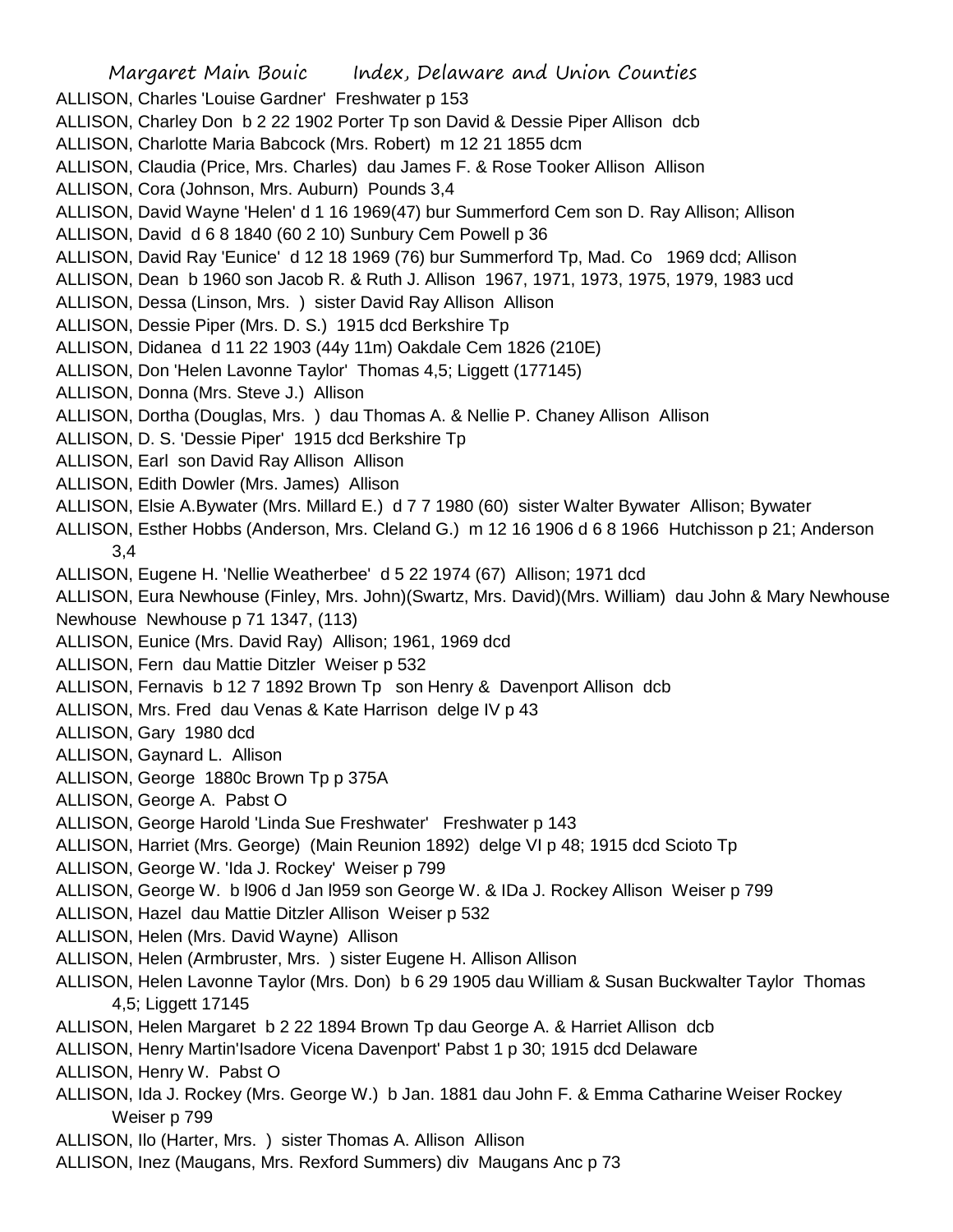Margaret Main Bouic Index, Delaware and Union Counties ALLISON, Irene (Tavenner, Mrs. ) dau James & Edith Dowler Allison Allison ALLISON, Isadora Vicena Davenport (Mrs. Henry Martin) dau Atwood A. & Rebecca Davenport Pabst 1 p 30; 1915 dcd Delaware ALLISON, Jacob R. 'Ruth J.' 1967, 1971, 1973, 1975, 1979, 1983 ucd ALLISON, James 'Edith Dowler' Allison ALLISON, James F. 'Rose Tooker' b 11 19 1920 d 7 29 1988 (67) bur Kirkwood son James & Edith Dowler Allison Allison ALLISON, James 'Mahala Fletcher' m 9 8 1846 Madison Co unec X p 18 ALLISON, Jane Ellen (Decker, Mrs. Richard) m 1 11 1947 div Ferguson (1(11)612); Wilson (11612); Decker 7,8; McKitrick p 269 ALLISON, Jane E. (Tompkins, Mrs. ) dau Thomas A. & Nellie P. Chaney Allison Allison ALLISON, Jeanette (Edwards, Mrs. Virgil L.) m 1934; Sunbury p 137 ALLISON, John 1883 uch IV p 473; 1877 uca p 96 ALLISON, John Powers p 207 ALLISON, John Allison ALLISON, John 'Catherine' 1850C Trenton Tp 733 (63, NY) ALLISON, John 1850C Genoa Tp 297 (12) ALLISON, John 'Mary Vail' b 6 29 1834 son O. L. Allison Powell p 316 ALLISON, Lt. Joseph unec VII p 32 ALLISON, Joseph grandson David Ray Allison Allison ALLISON, Joy (Snodgres, Mrs. C. Robert) 1908 dch p 5 ALLISON, Julia J? dau Charles W. Allison 1850C Paris Tp 467 475 p 72 (5,O) ALLISON, July Ann 1850C Paris Tp 467 475 p 72 (66, Pa) ALLISON, Leroy B. son Millard E. & Elsie A. Bywater Allison Allison ALLISON, Leona (Duffie, Mrs. Loren Edgar) m 10 14 1950 Weiser p 432 ALLISON, Linda Sue Freshwater (Mrs. George Harold) b 4 18 1943 dau Norman & Jean Forsha Freshwater Freshwater p 143 ALLISON, Lisa Marie b 12 16 1965 dau George Harold & Linda Sue Freshwater Allison Freshwater p 153 ALLISON, Louise Gardner (Bumgartner, Mrs. Charles)(Mrs. Charles) dau Fred Johnston & Mina Matilda Freshwater Gardner Freshwater p 153 ALLISON, Lucetta (McKibben, Mrs. Harmon Huston) b 6 14 1874 m 7 23 1895 d 3 6 l945 Weiser p 582 ALLISON, Mahala Fletcher (Mrs. James) m 9 8 1846 Madison Co unec X p 18 ALLISON, Mary Ann dau Millard E. & Elsie A. Bywater Allison Allison ALLISON, Mary A. (Lea, Mrs. Benjamin) 1880 dch p 793; 1908 dch p 658 ALLISON, Mary R. d 5 4 1973 (92) bur Oller Cem Allison ALLISON, Mary Vail (Mrs. John) m 1862 dau B. F. Vail Powell p 316 ALLISON, Mattie Ditzler (Mrs. ) dau Jacob & Rosetta Kehl Ditzler Weiser p 532 ALLISON, Melanie Ratino b 1 21 19971 dau George Harold & Linda Sue Freshwater Alliston Freshwater p 143 ALLISON, Michael b l965 son Michael D. & Phyllis Allison 1979 ucd ALLISON, Michael D. 'Phyllis' 1979 ucd ALLISON, Millard E. 'Elsie A. Bywater'1860C Marysville Allison ALLISON, Molly (Reed, Mrs. Dale) dau James F. & Rose Tooker Allison Allison ALLISON, Nathan H. son Millard E. Allison Allison ALLISON, Nellie P. Chaney (Mrs. Thomas A.) d 12 31 1969 (60) bur Radnor dau Lottie Chaney l96l dcd; Allison

ALLISON, Nellie Weatherbee (Mrs. Eugene H.) d 6 7 1982 (67) bur. Marion Allison; 1971, 1980 dcd ALLISON, O. L. Powell p 316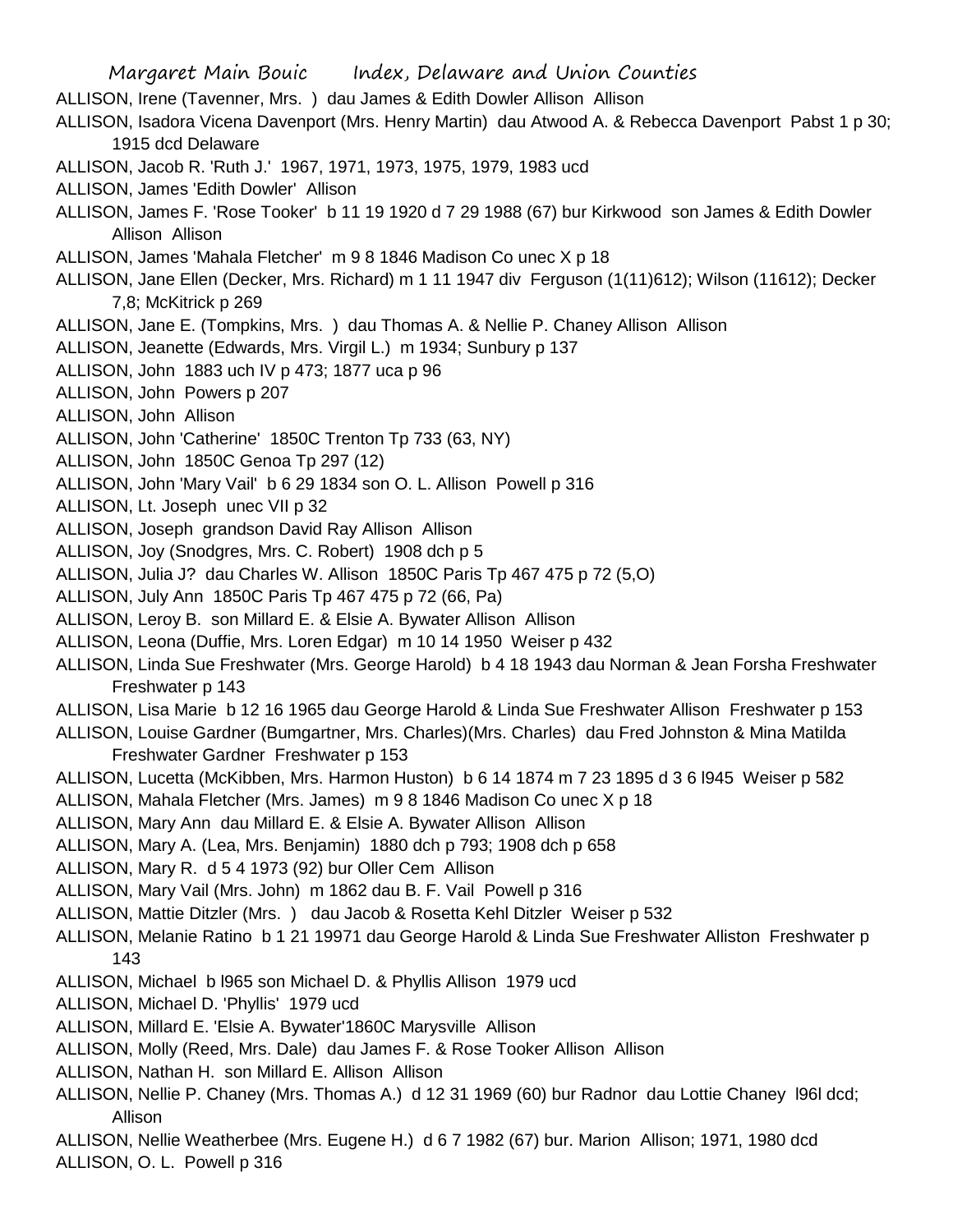Margaret Main Bouic Index, Delaware and Union Counties ALLISON, Otawa son TM & S S d 10 5 1818 (6m) Oakdale Cem I p 35 (E R54) ALLISON, Ottoway d 10 5 1847 (6m) son C. W. & S. S. Allison Oakdale Cem 1717 (14 1R) ALLISON, Pearl A. (Weaver, Mrs. ) sister Thomas A. Allison Allison ALLISON, Phyllis (Mrs. Michael D.) 1979 ucd ALLISON, Ralph brother Eugene H. Allison Allison ALLISON, Ray 'Eunice' 1961 dcd ALLISON, Regina (Mrs. Steven R.)- 1991 ucd ALLISON, Reginald brother David Ray Allison Allison ALLISON, Ricky Lynn 'Tamara Jeanne Powell' m 9 17 1983 son John Allison Allison ALLISON, Robert 'Charlotte Maria Babcock' m 12 21 1855; l850C Porter Tp 3087 (23, Ireland); delge IV p 3i ALLISON, Robert William b 11 5 1904 Porter Tp son David S. & Dessie L. Piper Allison dcb ALLISON, Rose Tooker (Mrs. James F.) Allison ALLISON, Ruth J. (Mrs. Jacob R.)- 1860C Marysville; 1967, 1971, 1973, 1975, 1979, 1983, 1991 ucd ALLISON, Samantha Linnaberry (Mrs. Thomas) m 6 28 1855 dcm ALLISON, Sherri b l966 dau Michael D. & Phyllis Allison 1979 ucd ALLISON, Sophronia S. (Mrs. C. W. B.) m 11 5 1844 ucm 997; d 8 26 l848 (22 11 11) Oakdale Cem 1718 (15 R) I p 53 E; unec VI p 16 ALLISON, Stanley son Don & Helen Lavonne Taylor Allison Thomas 5; Liggett 171451 ALLISON, Steve b l962 son Jacob R. & Ruth J. Allison 1967, 1971, 1973, 19751, 1979, 1983 ucd ALLISON, Steve J. 'Donna' son James F. & Rose Tooker Allison Allison ALLISON, Steven R. 'Regina A.'- 1991 ucd ALLISON, Susan (Griffith, Mrs. Greenbery) dcc Mildred Evans McNeal21 ALLISON, Tamara Jeanne Powell (Mrs. Ricky Lynn) m 9 17 1983 dau Rev. Max Powell Allison ALLISON, Thomas A. son Henry Martin & Isadora Vicena Davenport Allison Pabst l p 30 ALLISON, Thomas A. 'Nellie P. Chaney' b 1 31 1899 Brown Tp dcb d 6 16 1980 (81) bur Radnor; Allison; l96l dcd ALLISON, Thomas'Samantha Linnaberry; m 6=28=1855 dcm; l850C Trenton Tp 732 (21,O) ALLISON, Thomas l850C Berkshire Tp 268 (21,O) ALLISON, Virginia Bradbury (Mrs. )1860C Marysville dau Rev. John & Faye Thomas Bradbury Bradbury ALLISON, Walter Earl b 3-23-1942 son Earl Allison; grandson David Ray Allison Allison ALLISON, Walter 1 18 1892 Brown Tp son George & Hattie Veley Allison dcb ALLISON, Walter (Main Reunion 1891) delge VI p 48 ALLISON, William Powers p 207 ALLISON, William Arthur son Millard E. & Elsie A. Bywater Allison Allison ALLISON, William 'Eura Newhouse' Newhouse p 71 (1347), (1137) ALLMAN, Ann (Mrs. Israel) 1850C Liberty Tp Un Co 913 930 p 137 (30,O) ALLMAN, Barbara Jean (Haering, Mrs. Paul L.) m 10 23 1976 dau Noel C. & Edna R. Allman Allman; 1961 dcd (11), 1971 dcd ALLMAN, Biel ch G. J. C. & Jenora Allman 1981, 1983 ucd ALLMAN, Brenda b 1962 dau Don B. & Donna Allman l969, 1971 dcd ALLMAN, Christina Marie (Minix, Mrs. Leonard Dale) dau G. J. C. & Lenora Allman 1981 ucd; Allman ALLMAN, C. O. 1915 dcd Delaware R3 ALLMAN, Deborah b l964 dau Don B. & Donna Allman l969, l971 dcd ALLMAN, Don B 'Donna' son Noel & Edna R. Blayney Allman Allman ALLMAN, Donald 'Jo A. Mock' m 10 3 1980 son Helen Allman Allman ALLMAN, Donna J. (Mrs. Don B.) l96l, l969, l97l dcd ALLMAN, Doris (Des Jardins, Mrs. Rene P.) dau G. Jay C. Allman m 11 19 1982; 1981 ucd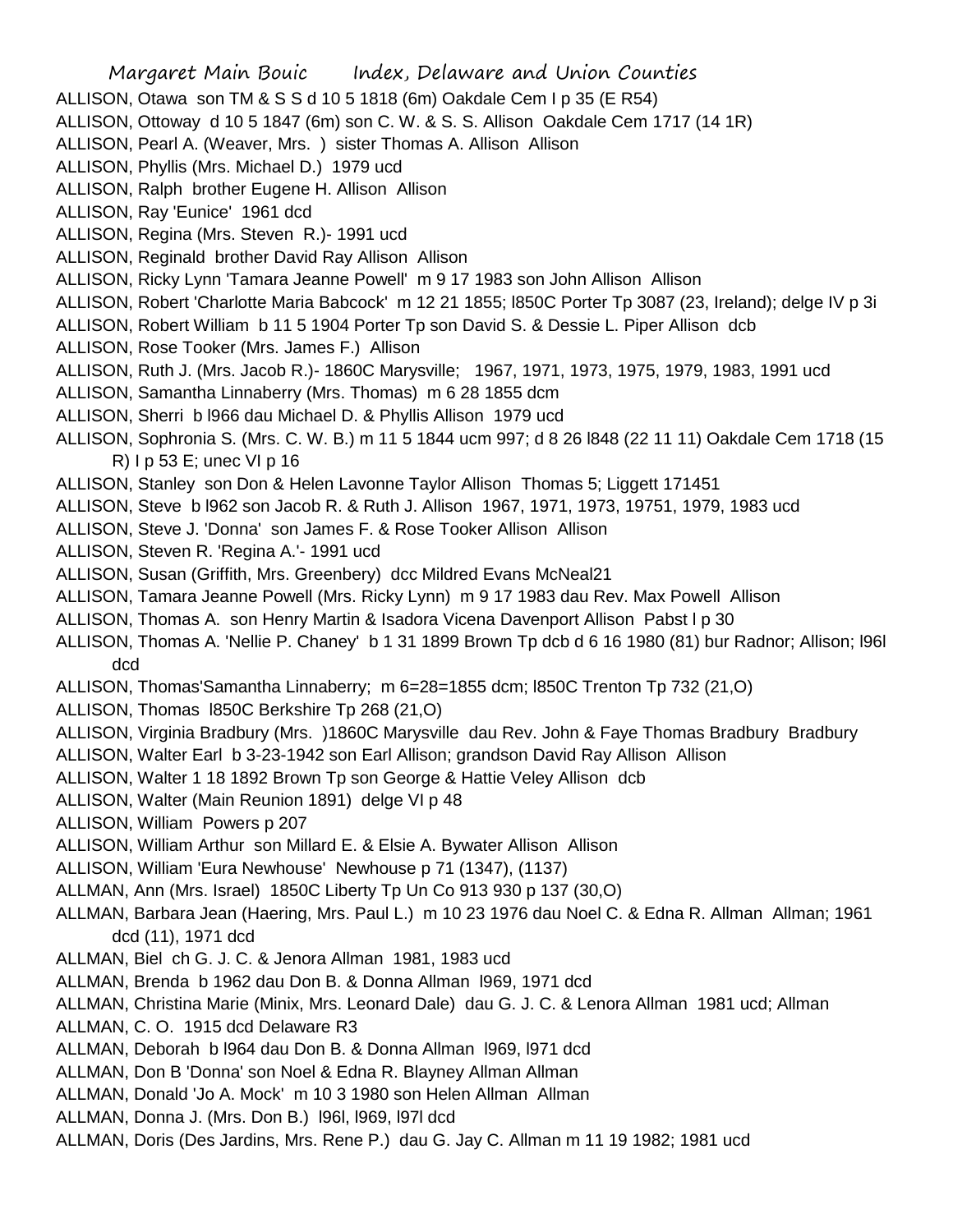Margaret Main Bouic Index, Delaware and Union Counties ALLMAN, Edna R. Blayney (Mrs. Noel C.) m 12 17 1924 d 9 19 1981 (77) bur Oak Grove Allman; 1961, 1969, 1971 dcd ALLMAN, Elizabeth (DeWitt, Mrs. Frank) dau Noel C. & Edna R. Blayney Allman Allman ALLMAN, Elizabeth (Mrs. W. E.) 1915 dcd Delaware R8 ALLMAN, Elmira/Elmina Thomas (Mrs. Samuel) m 12 20/28 1843 ucm 933; unec VI p 15 ALLMAN, Eve/Effie (Taylor, Mrs. Moses) ped Duane L. Blietz25 delge VII p 51 ALLMAN, George son Israel & Ann Allman 1850C Liberty Tp. Un. Co 913 930 p 137 (8,0) ALLMAN, G. J. C. 'Lenora' Allman; 1981, 1983, 1991 ucd ALLMAN, Glenda dau Okey Allman Allman ALLMAN, Helen Allman ALLMAN, Inez (McKitrick, Mrs. Paul) m 8 1 l927 McKitrick p 319 ALLMAN, Israel 'Ann' 1850C Liberty Tp Un. Co 913 930 p 137 (34,0); unec IV p 8 ALLMAN, James son Israel & Ann Allman 1850C Liberty Tp Un. Co 9l3 930 p 137 (6,0) ALLMAN, Jay son G. Jay C. & Lenora Allman l981, l983 ucd ALLMAN, Jo A. Mock (Mrs. Donald) m 10 3 l980 dau George Mock Allman ALLMAN, Jodi L. Lamb (Mrs. William D.) m 2 4 1989 dau Sharon Lamb Allman ALLMAN, Lenora (Mrs. G. J. C.) Allman; l981, l983, 1991 ucd ALLMAN, Nancy (Freshwater, Mrs. David) m 5 27 l880 (19 yrs) Freshwater p 34 ALLMAN, Noel C. 'Edna R. Blayney' m 12 27 l9927 d l0 l5 l983 (82) Allman;1961, 1969, 1971, 1980 dcd ALLMAN, Okey Allman ALLMAN, Renee Lynn Johnson (Mrs. Thomas Eugene) m 10 1986 dau Phyllis Johnson Allman; Johnson ALLMAN, Robert b 1958 sone Don B. & Donna Allman l96l, l969, l97l dcd ALLMAN, Ruth dau Israel & Ann Allman l850C Liberty Tp Un. Co. 9l3 930 p l37 (9,0) ALLMAN, Rev S. Pabst 8 p 50 ALLMAN, Samuel 'Elmira/Elmina Thomas' m 12 20/28 l843 ucm 933; unec VI p 15 ALLMAN, Sean ch G.J. C. & Lenora Allman l98l, l983 ucd ALLMAN, Susan dau Israel & Ann Allman l850C Liberty Tp Un. Co 9l3 930 p ll37 (3,0) ALLMAN, Teresa b l960 dau Don B. & Donna Allman l96l, l969, l97l dcd ALLMAN, Thomas Eugene 'Renee Lynn Johnson' m 10 1986 son Okey Allman Allman; Johnson; 1991 ucd ALLMAN, W. E. 'Elizabeth' 1915 dcd Delaware R8 ALLMAN, William d. 'Jodi L. Lamb' m 2 4 1989 son Jay Allman Allman ALLNATT, Jennie Weiser Cree (Mrs. Leroy Sherman) b l872 dau Alexander & Elizabeth Larue Weiser Cree Weiser p 840 ALLNATT, Leroy Sherman 'Jennie Weiser Cree' Weiser p 840 ALLNUTT, Helen Coulter (Miller, Mrs. Walter Hodges) Nash p 396 ALLONIER, Dorothy Verna dau Howard R. Allonier Allonier ALLONIER, Hilda Fern (Mrs. Howard R.) d 4 6 l969 bur Dublin Allonier ALLONIER, Howard R. 'Hilda Fern' d 5 24 l969 (79) bur. Dublin Allonier ALLOWAY, Alice E. Shirk (Mrs. Leland C.) l97l, l973, l975, l979, l98l, l983 ucd; Alloway; 1991 ucd ALLOWAY, Alta Maude Bond (Mrs. James Clarence) delge III p 39 ALLOWAY, Amy b l974 dau Leland C. & Alice E. Shirk Alloway l979, l98l, l983, 1991 ucd ALLOWAY, Benjamin b l976(5) son Leland C. & Alice E. Shirk Alloway l979, l98l, l983, 1991 ucd ALLOWAY, Brian b l962 son Raymond I. & Frances Alloway l967, l97l, l973, l975, l979, 1991 ucd ALLOWAY, Debra b l970 dau Raymond I. & Frances Alloway l97l, l973, l975, l979 ucd ALLOWAY, Frances (Mrs. Raymond I.) 1967, 1971, 1973, 1975, 1979 ucd ALLOWAY, Frances (Mrs. Robert L.)- 1991 ucd ALLOWAY, James Clarence 'Alta Maude Bond' delge III p 39 ALLOWAY, John/Howard son James Clarence & Alta Maude Bond Alloway delge III p 39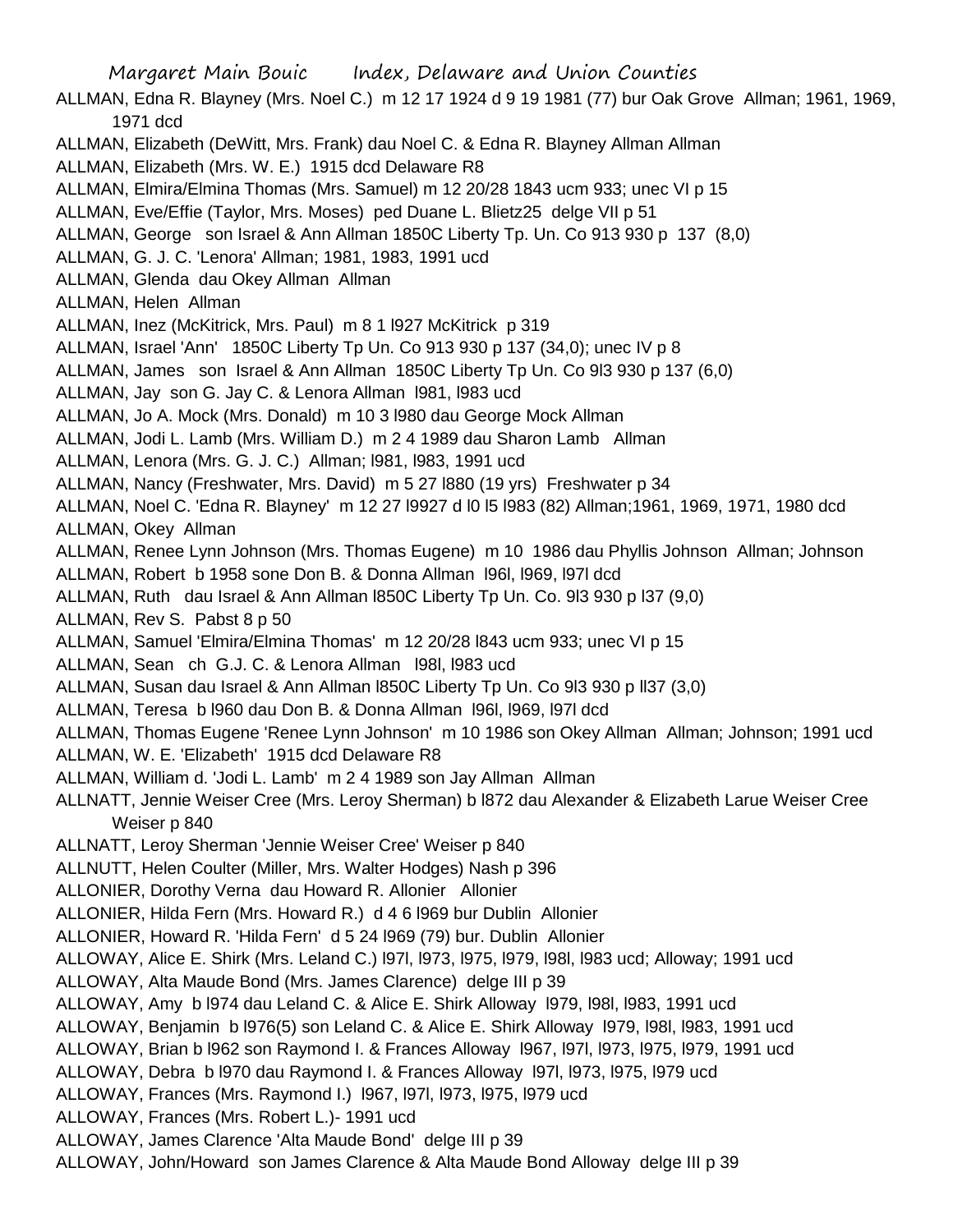Margaret Main Bouic Index, Delaware and Union Counties ALLOWAY, Judith b l967 dau Leland C. & Alice E. Shirk Alloway l97l, l973, l975, l979, l98l, l983 ucd; Alloway ALLOWAY, Kimberley b l963 ch Raymond I. & Frances Alloway l967, l97l, l973, l975, l979 ucd ALLOWAY, Leland C. 'Alice E. Shirk' Alloway; l97l, l973, l975, l979, l98l, l983, 1991 ucd ALLOWAY, Lena louis b 11 15 1926 dau James Clarence & Alta Maude Bond delge III p 39 ALLOWAY, Lester b l966 son Leland C. & Alice E. Shirk Alloway l967, l97l, l973, l975, l979, l98l, l983 ucd ALLOWAY, Mark b 1963 son Leland C. & Alice E. Shirk Alloway 1967, 1971, 1973, 1975, 1979, 1981 ucd ALLOWAY, Melvin delge III p 39 ALLOWAY, Raymond I. 'Frances' l967, l97l, l973, l975, l979 ucd ALLOWAY, Robert b l964 son Raymond I. & Frances Alloway II967, l971, l973, l975, l979 ucd

- ALLOWAY, Robert b l959 son Leland C. & Alice E. Shirk Alloway l967, l97l, l973, l975, l983 ucd
- ALLOWAY, Robert L. 'Frances'- 1991 ucd
- ALLOWAY, Stephen Douglas b 9 7 l970 d 3 l7 l97l bur Oakdale Cem II p ll47 (M R l3 l7) son Leland C. & Alice E. Shirk Alloway Alloway; l97l ucd
- ALLRED, Barnard W. 'Marjorie Dinah Nash' son Orson W. & Thelma Norton Allred Nash p 275, 276
- ALLRED, Bonnie Rae b 5 20 l945 dau Claudis Eloro & Kathleen Norma Kidd Allred McKitrick p 156
- ALLRED, Cindy Lynn b 3 7 l968 dau Janes Edwar & Lola Licht Allred McKitrick p 156
- ALLRED, Claudia Jean (Chivers, Mrs. Durrell Verdin) b 7 20 l940 m 8 7 l963 dau Claudis Eloro & Kathleen Norma Kidd Allred McKitrick p 156
- ALLRED, Claudis Eloro 'Kathleen Norma Kidd' m 8 25 l939 McKitrick p 153
- ALLRED, Cory ch Barnard W. & Marjorie Dinah Nash Allred Nash p 276
- ALLRED, Floyd Duane 'Joanne Kidd' m 2 28 1950 McKitrick p 170
- ALLRED, Glen Duane 'Rhea Toone'1860C Marysville b 4 10 1946 dau Claudis Eloro & Kathleen Norma Kidd Allred McKitrick p 156
- ALLRED, Gregory Barnard son Barnard W. & Marjoire Dinah Nash Allred Nash p 276
- ALLRED, James Edward 'Lola Licht' b l 6 l943 m 7 27 1962 son Claudis Eloro & Kathleen Norma Kidd Allred McKitrick p 156
- ALLRED, Jerry Duane b 11 10 1963 son James Edward & Lola Licht Allred McKitrick p 156
- ALLRED, Joanne Kidd (Mrs. Floyd Duane) b 10 27 1950 dau Bickmore Brigham & Alice Amelia Turner Kidd McKitrick p 169
- ALLRED, Judy Kay Bradley (Mrs. Marvin Leroy) b 12 2 1945 m 9 18 1964 dau E. E. & Lida Mary Passy Bradley McKitrick p 156
- ALLRED, Kathleen Norma Kidd (Mrs. Claudis Eloro) b 3 4 1923 dau Thomas Edward & Mary Louise Bowes Allred McKitrick p 156
- ALLRED, Lessie Jo ch Bernard W. & Marjorie Dynah Nash Allred Nash p 276
- ALLRED, Lola Licht (Mrs. James Edward) b 1 3 1945 m 7 27 1962 dau Silver & Thelma Corless Licht McKitrick p 156
- ALLRED, Manan dau & Mary Allred 1880C Claibourne Tp 69 102 p 9 (16, O,Pa,Pa)
- ALLRED, Marjorie Dinah Nash (Mrs. Barnard W.) dau Robert Lafayette & Viviewn Reed Nash Nash p 275, 276
- ALLRED, Marvin Leroy 'Judy Kay Bradley' b 3 18 1944 m 9 18 1964 McKitrick p 156
- ALLRED, Mary (Mrs. ) 1880C Claibourne Tp 96 102 p 9 (63, Pa,Pa,NJ)
- ALLRED, 'Mary' 1880C Claibourne Tp 96 102 p 9 (72, Pa,Pa,NJ)
- ALRED, Michael- son Bobby Allred- Allred- engaged to Susan Clevenger
- ALLRED, Rhea Toome (Mrs. Glen Duaney) McKitrick p 156
- ALLRED, Terrie Dawn b 11 13 1966 dau Marvin Leroy & Judy Kay Bradley Allred McKitrick p 156
- ALLRIGHT, Minnie (Ketner, Mrs. Jasper) Graham (1654)
- ALLROCK, W. H. 1908 dch p 116
- ALLSHOUSE, Katherine (McKittrick, Mrs. James Peter) b 9 28 1915 m 4 10 1935 McKitrick p 405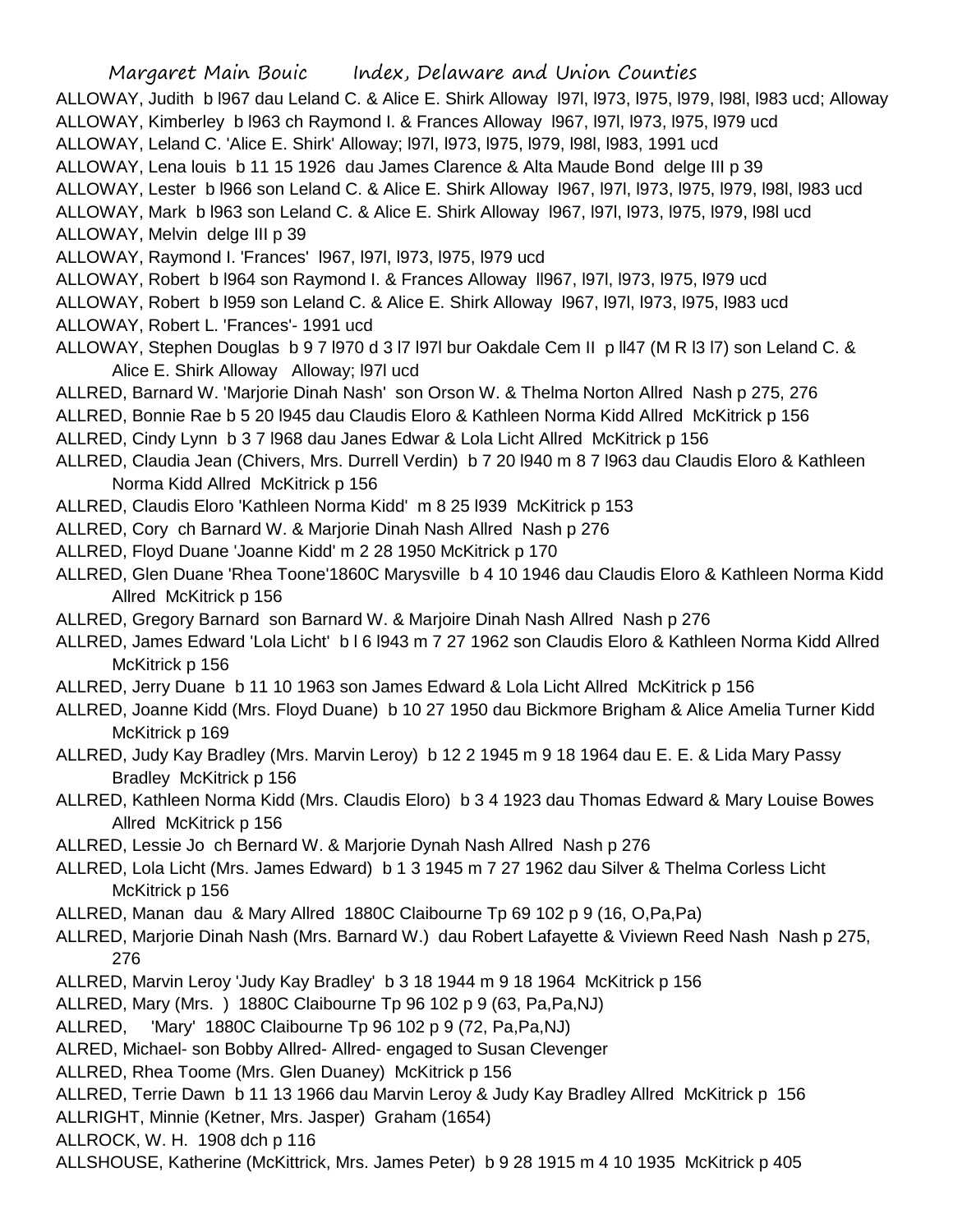Margaret Main Bouic Index, Delaware and Union Counties ALLSPAUGH, Betty (Allison, Mrs. ) dau Samuel H. & Ruth Ottman Allspaugh Allspaugh ALLSPAUGH, Carol (Doerflinger, Mrs. ) dau Samuel H. & Ruth Ottman Allspaugh Allspaugh ALLSPAUGH, Charles son John W. & Esther Cook Allspaugh Allspaugh ALLSPAUGH, Christene ( Needels, Mrs. Samuel) dumch p 49l ALLSPAUGH, Elizabeth (Wolz, Mrs. ) dau John W. & Esther Cook Allspaugh Allspaugh ALLSPAUGH, Esther Cook (Mrs. John W.) Allspaugh ALLSPAUGH, Esther (Poff, Mrs. ) dau John W. & Esther Cook Allspaugh Allspaugh ALLSPAUGH, Floy (Nelson, Mrs. ) dau John W. & Esther Cook Allsapaugh Allsaugh ALLSPAUGH, John W. 'Esther Cook' Allspaugh ALLSPAUGH, Ruth Ottman (Mrs. Samuel H.) Allspaugh ALLSPAUGH, Ruth m.( Burns, ) dau Samuel H. & Ruth Ottman Alspaugh Allspaugh ALLSPAUGH, Samuel H. 'Ruth Ottman' b 7 22 1907 d 3 12 1985 son John W. & Esther Cook Allspaugh bur. Forest Lawn Allspaugh ALLSTON, Jerry M. 1880C Delaware Town p 487A ALLSTON, Mary 1880c Delaware Town p 484C ALLSTON, William unec II p 37 ALLSWORTH, Amos 'Maria Powell' b 11 26 1830 son Samuel & Elizabeth Bockoven Allsworth Powell p 321, 369 ALLSWORTH, Angeline dau Amos & Maria Powell Allsworth Powell p 369 ALLSWORTH, Elizabeth Bockoven (Mrs. Samuel) Powell p 321, 369 ALLSWORTH, Job- 1843 Washington Tp, unec XII p 68 ALLSWORTH, Loella dau Amos & Maria Powell Allsworth Powell p 369 ALLSWORTH, Maria Powell (Mrs. Amos) b 9 11 1825 dau Jonathon & Mary Larrison Powell Powell p 321, 369 ALLSWORTH, Samuel 'Elizabeth Bockoven' Powell p 321,369 ALLTON, Edward F. Allton ALLTON, Janice Elaine Forry (Mrs. Timothy A.) m 5 19 1984 dau Donald R. Forry Allton ALLTON, Timothy A. 'Janice Elzine Forry' m 5 19 1984 son Edward F. Allton Allton ALLTOP, Alva Alltop ALLTOP, Alvin Andrew b 10 31 1949 d 12 3 1969 bur Walnut Hill son Alva Alltop & Mrs. Ronald Robinson Alltop ALLTOP, Beverly June Hatcher (Mrs. Gary) m 6 25 1966 dau Willard L. & Virginia Parmenter Hatcher 1971 ucd, 1980 dcd; Alltop; Parmenter ALLTOP, David Keithh 'Judy Kay Anderson''Rosalie Mae Kestella' m(1) 4 8 1967 div. son Earl F. & Dorothy Bradley Alltop Alltop, Anderson, 1959 ucd (l3), 1971, 1973, 1975, 1979, 1981, 1983, 1991 ucd ALLTOP, Dorothy Bradley (Mrs. Earl F.) m 1945; Alltop; 1959, 1967, 1971 ucd ALLTOP, Earl F. 'Dorothy Bradley' b 9 25 1905 m 1945 d 6 30 1982 bur. Jerome son Frank & Elizabeth Atkins Alltop Alltop; D J Cem p 120; 1959, 1967, 1971 ucd ALLTOP, Earl F. Jr. son Earl F. & Dorothy Bradley Alltop Alltop ALLTOP, Elizabeth Atkins (Mrs. Frank) Alltop ALLTOP, Frances b 1972 dau Patrick & Fritzie A. Alltop 1973, 1979, 1981, 1991 ucd

- ALLTOP, Frank 'Elizabeth Atkins' Alltop
- ALLTOP, Fritzie A. (Mrs. Patrick\_ 1973, 1979, 1981, 1991 ucd
- ALLTOP, Gary 'Beverly June Hatcher' m 6 25 1966 son Earl & Dorothy Bradley Alltop Alltop; Parmenter; 1959, 1971 ucd; 1980 dcd
- ALLTOP, Judy Kay Anderson (Mrs. David Keith)(Nickles, Mrs. Gene) b 1 24 1950 m(l) 4 8 1967 (2) 6 16 1984 dau Kenneth & Rosalee Callicoat Anderson Alltop; Anderson 183113; 1971, 1973, 1975, 1979, 1981, 1983 ucd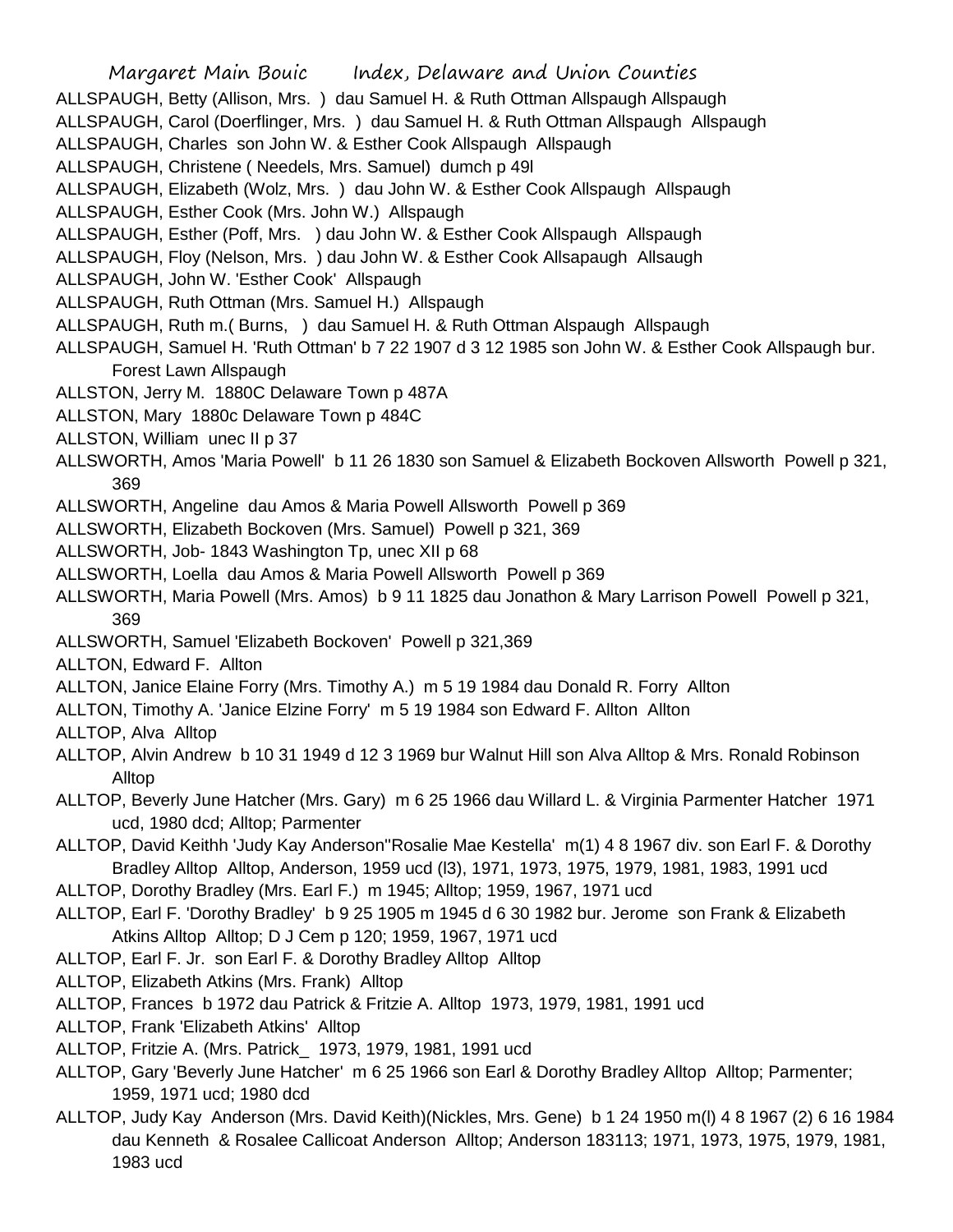- ALLTOP, Judy M. Starr (Mrs. Michael D.) m 6 16 1972 dau Eugene Starr & Mrs. Laverne Rausch Alltop; Starr; 1979, 1981, 1983, 1991 ucd
- ALLTOP, Lisa Marie (Cordell, Mrs. Robert) b 1970 m 6 10 1989 dau Michael D. & Judy M. Starr Alltop 1979, 1981, 1983, 1991 ucd; Alltop
- ALLTOP, Michael D. 'Judy M. Starr' m 6 16 1972 son Earl F. & Dorothy Bradley Alltop Alltop; 1959 ucd (10), 1979, 1981, 1983, 1991 ucd
- ALLTOP, Michael Eugene b 12 21 son Michael D. & Judy M. Starr Alltop Alltop; 1991 ucd
- ALLTOP, Patrick 'Fritzie A.' son Earl F. & Dorothy Bradley Alltop 1959 ucd (8), 1973, 1979, 1981, 1991 ucd
- ALLTOP, Patrick b 1976 son Patrick & Fritzie A. Alltop 1979, 1981, 1991 ucd
- ALLTOP, Pete son Earl F. & Dorothy Bradley Alltop Alltop
- ALLTOP, Rosalie Mae Weist (Kestella, Mrs. )(Mrs. David Keith) Alltop; 1991 ucd
- ALLTOP, Tricia Renee b 3 22 1980 dau David thleen Normeith & Judy thleen Normay Anderson Alltop Alltop; Anderson; 1979, 1991 ucd
- ALLTOP, Trina dau Michael D. & Judy Starr Alltop (3 1976) Alltop; 1981, 1983 ucd
- ALLWARDT, Rev. Henry A. 'May Graetz' b 6 13 1898 m 1924 d 3 20 1962 (64) bur. Bucyrus son John & Julia Dornbierer Allwardt Allwardt
- ALLWARDT, Marjorie (Penhalegon, Mrs. ) dau Rev. Henry A. & May Graetz Allwardt Allwardt; 1949 ucd
- ALLWARDT, May (Mary) Graetz (Mrs. Rev. Henry A.) m 1924 Allwardt; 1949 ucd
- ALLWARDT, William son Rev. Henry A. & May Graetz Allwardt Allwardt
- ALLWEIN, Doris Mildred (Wagner, Mrs. Clifford Confer) b 4 29 1929 m 9 9 1951 Weiser p 137
- ALLWINE, Edith C.- b 2-1900; 1900C Jerome Tp 398-410 p 18A (3/12,O,O,O)
- ALLWINE, Flora B. (Mrs. Robert S.)- b 7-1879 1900C Jerome Tp 398-410 p 18A (20,O,O,O) m 2y, 2 ch, 1 living
- ALLWINE, Robert S. 'Flora B.'- b 8-1865 1900C Jerome Tp 398-410 p 18A (34,O,O,O) m 2 y
- ALLY, Amos P./R. 1850C Darby Tp 1698 1718 p 250 (22,O); unec VI p 18
- ALLY, Charles 'Rebecca' 1850C Darby Tp 1662 1682 p 246 (35,O)
- ALLY, Elisa dau Oliver & Margaret Ally 1850C Darby Tp 1661 1681 p 246 (5,O)
- ALLY, George son Charles & Rebecca Ally 1850C Darby Tp 1662 1682 p 246 (17,O)
- ALLY, Isaiah 1850C Darby Tp 1661 1681 p 246 (12,O)
- ALLY, Jeremiah son Oliver & Margaret Ally 1850C Darby Tp 161661 1681 p 246 (1,O)
- ALLY, Margaret (Mrs. Oliver) 1850C Darby Tp 1661 1681 p 246 (23,O)
- ALLY, Oliver 'Margaret' 1850C Darby Tp 1661 1681 p 246 (23,O)
- ALLY, Parysman J. 1850C Darby Tp 1695 1715 p 250 (22,O)
- ALLY, Perry son Charles & Rebecca Ally 1850C Darby Tp 1662 1682 p 246 (5,O)
- ALLY, Polly dau Charles & Rebecca Ally 1850C Darby Tp 1662 1682 p 246 (11,O)
- ALLY, Rebecca (Mrs. Charles) 1850C Darby Tp 1662 1682 p 246 (36,O)
- ALLY, Thomas 1883 uch V p 228
- ALLYN, Alvin W. d 12 15 1865 (23 4 13) son W. H. & Sarah A. Byhalia Cem lptw p 116
- ALLYN, Andrea (Adams, Mrs. Robert Birney) m 12 30 1961 d 3 27 1987 (42) dau Robert H. & Elinor Allyn Allyn; Adams; Freshwater p 234
- ALLYN, Charles W. d 3 26 1877 (23 5 20) Byhalia Cem lptw p 116 son W. H. & S.
- ALLYN, Deborah J. Avery (Mrs. Robert) b 8 1 1671 dau James Jr. & Deborah Stallyion Avery Powers Pat p 9
- ALLYN, Elinor (Mrs. Robert H.) 1971 dcd;,Allyn
- ALLYN, Homer d 2 10 1876 (26 2 23) Byhalia Cem lptw p 116
- ALLYN, Mary (Park, Mrs. Thomas) m 1 4 1671 dau Robert Allyn Powers Pat p 134, 135
- ALLYN, Nathan H. b 1835 d 1924 Claibourne Cem p 74
- ALLYN, Orson d 12 16 1854 Byhalia Cem lptw p 117; mt 7 15 1857
- ALLYN, inf son of O. & E. M. 10 20 1854 Byhalia Cem lptw p 117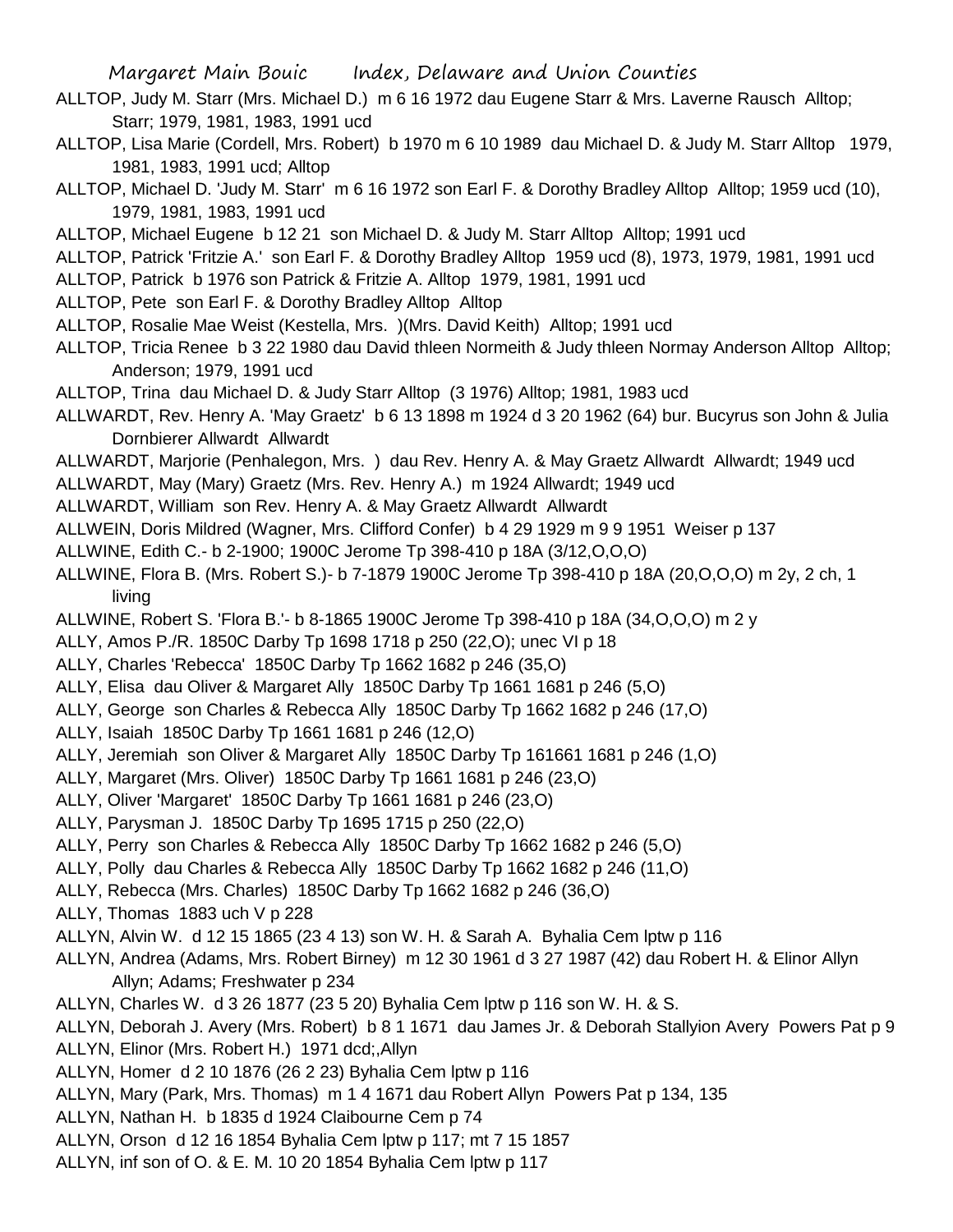- ALLYN, Paul son Robert H. & Elinor Allyn Allyn; Adams; 1971 dcd
- ALLYN, Pelatrah/Peltiah 1915 uch p 482; 1877 uca p 96; 1870C Washington Tp 84 80 p 12 (23,O)
- ALLYN, Col. Robert H. 'Elinor' Allyn; 1971 dcd
- ALLYN, Robert 'Deborah Jr. Avery' Powers Pat p 9, 134, 135
- ALLYN, Robert Howard Jr. son Robert H. & Elinor Allyn Allyn; Adams
- ALLYN, Sarah A. b 1819 d 1909 Byhalia Cem R16 lptw p 116
- ALLYN, Sarah (Geer, Mrs. George) Powers Pat p 134
- ALLYN, W. Byhalia Cem lptw p 116
- ALLYN, Walter 1915 uch p 508; 1883 uch V p 663; mt 10 28 1857
- ALLYN, William H. b 4 1 1812 d 1 26 1890 (72 9 22) Byhalia Cem R 16 lptw p 116
- ALMENDINGER, Alyssa Ann- b 6-4-1995 twin dau of Todd & Katy Almendinger- Almendinger
- ALMENDINGER, Barbara (Schultz, Mrs. Donald Arthur) m 8 31 1953; dau Donald & Ruth Almendinger Taylor (152414511215) Genther p 4a
- ALMENDINGER, Benjamin 'Helen Landon' m 8 12 1926 Howison (1449)
- ALMENDINGER, Bessie (Dunbar, Mrs. Norman)(McKenzie, Mrs.Clarence) dau Joseph D. & Mary K. Diffany Almendinger dcc Nellie Almendinger Davis 1
- ALMENDINGER, Carrie Louise Randall (Mrs. John H.) b 4 30 1871 m 11 27 1895 day Charles & Louise Maria Howison Randall Howison 527
- ALMENDINGER, Catherine Lauer (Mrs. William) b 12 16 1846 m 3 20 1877 d 8 24 1901 dau Englehart & Catherine Schweinfurth Lauer dcc Nellie Almendinger Davis 5
- ALMENDINGER, Charles Elwood 'Frances Gabriel' b 7 23 1897 m 1915 d 5 3 1961 son John H. & Carrie Louise Randall ALmendinger Howison 1222
- ALMENDINGER, Damon 'C. Irene Demorest'- d 1973- Almendinger
- ALMENDINGER, David 'Louisa Benzler' b 9 24 1811 d 3 3 1886 son Hanert ALmendinger Howison 8
- ALMENDINGER, Donald James b 8 15 1927 son Benjamin & Helen Landon ALmendinger Howison 1919 ALMENDINGER, Donald 'Ruth' Genther a p 4
- ALMENDINGER, Elizabeth Hecker (Mrs. ) dau Rudolph & Margaret Sulser Hecker Powell p 310
- ALMENDINGER, Elizabeth Long (Mrs. Glenn) dcc Nellie Almendinger Davis 1
- ALMENDINGER, Evelyn d 1937 dau Joseph D. & Mary K.. Diffany ALmendinger dcc Nellie Almendinger Davis 1
- ALMENDINGER, Frances Gabriel (Mrs. Charles Elwood) m 1915 Howison (1222)
- ALMENDINGER, Glenn 'Elizabeth Long' son Joseph D. & Mary thleen Norm. Diffany ALmendinger d 1930 dcc Nellie Almendinger Davis 1
- ALMENDINGER, Helen Landon (Wetterauer, Mrs. Clifton)(Mrs. Benjamin) b 3 13 1899 m(1) 12 23 1920 (2) 8 12 1926 dau Thomas P. & Nora F. Dunbar Landon Howison 1449
- ALMENDINGER, C. Irene Demorest (Randolph, mrs. Niles)(Mrs. Damon)- b 10-26-1909 d 1-21-1898 (88) bur Sparta- dau Leroy A. & Tula Clymer Demorest- Almendinger
- ALMENDINGER, John H. 'Carrie Louise Randall' m 11 27 1895 Howison (527)
- ALMENDINGER, Joseph D. 'Mary K. Diffany' b 4 14 1878 m 10 5 1902 d 6 6 1961 son William & Catherine Lauer Almendinger dcc Nellie Almendinger Davis 2; 1915 dcd Radnor; 1900C Jackson Tp 134-136 p 6B (21,O,O,O) m 3y
- ALMENDINGER, Kathie Lynn- b 6-4-1995 twin dau Todd & Kathy Almendinger- Almendinger ALMENDINGER, Kathy (Mrs. Todd)- Almendinger
- ALMENDINGER, Louisa Benzler (Mrs. David) b 2 23 1817 d 12 3 1887 dcc Nellie Almendinger Davis 9 ALMENDINGER, Mae Kirk (Mrs. Mark) dcc Nellie Almendinger Davis 1; 1975, 1983 ucd
- ALMENDINGER, Mark 'Mae Kirk' son Joseph D. & Mary K. Diffany ALmendinger dcc Nellie Almendinger Davis 1; 1973, 1975, 1981, 1983 ucd
- ALMENDINGER, Mary C. (Howison, Mrs. Stephen Alanthan) m 4 18 1899 d 3 10 1916 Howison (500)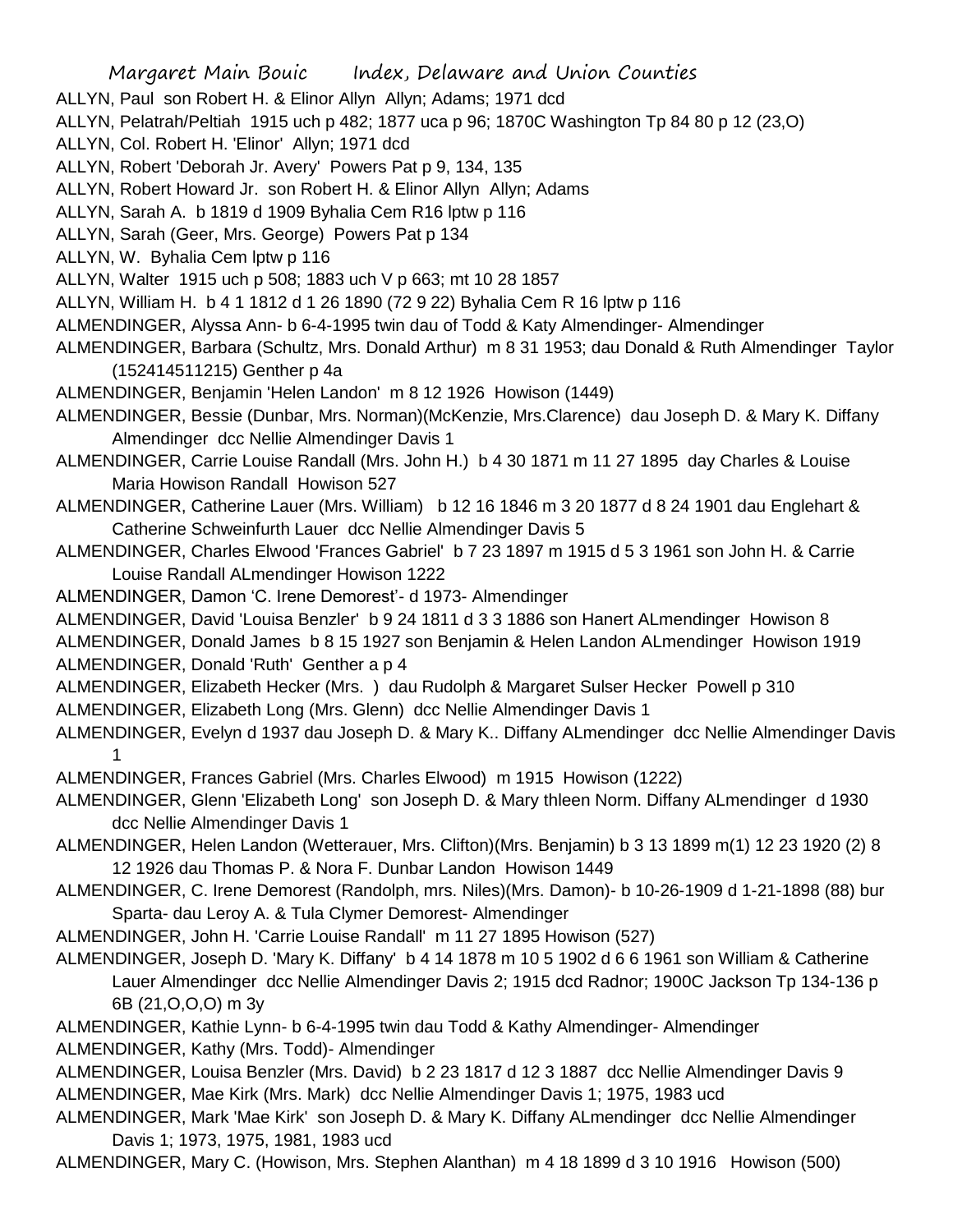ALMENDINGER, Mary/Mollie K. Diffany (Mrs. Joseph D.) b 10 5 1883 m 10 5 1902 d 6 18 1971 dau Francis Marion & Martha J. Schickedantz Diffany dcc Nellie Almendinger Davis 3; 1915 dcd Radnor

ALMENDINGER, Mary (Mrs. Joseph D.)- b 12-8-1880; 1900C Jackson Tp 134-136 p 6B (19,O,Irel,NJ) m 3y, 2 ch

ALMENDINGER, Nellie Martha (Davis, Mrs. Clarence Wilkins) b 11 10 1911 m 1 1 1929 dau Joseph D. & Mary K. Diffany ALmendinger dcc Nellie Almendinger Davis 1; Davis; Almendinger

ALMENDINGER, OZYN?- b 5-1898 dau Joseph D. & Mary Almendinger- 1900C Jackson Tp 134-136 p 6B  $(2,0,0,0)$ 

ALMENDINGER, Rene Ellen (Ashbrook, Mrs. Alfred) dau Joseph D. & Mary K.. Diffany ALmendinger dcc Nellie Almendinger Davis 1

ALMENDINGER, Robert Earl b 3 27 1904 son John H. & Carrie Louise Randall ALmendinger Howison 1224 ALMENDINGER, Ruth (Mrs. Donald) Genther p 4a

ALMENDINGER, Todd 'Kathy'- Almendinger

ALMENDINGER, Velma Louise dau Charles Elwood & Frances Gabriel ALmendinger Howison 1795

ALMENDINGER, Vera Catherine b 12 17 1901 dau John H. & Carrie Louise Randall Almendinger Howison 1223

ALMENDINGER, William 'Catherine Lauer' b 8 27 1850 m 3 20 1877 d 2 27 1927 son David & Louisa Benzler Almendinger dcc Nellie Almendinger Davis 1; Thompson Tp 1910 delge V p 200

ALMOND. Heraine (Randall, Mrs. Zalmond) Maugans Anc p 113

ALMONON, Georgia Cramer (Mrs. Ed) b 5 7 1943 m 6 9 1965 dau Francis B. & Lucille Douglas Cramer 1985 uch p 36

ALMONON, Ed 'Georgia Cramer' 1985 uch p 36

ALMONSPER/ALMONSPEAR, William 1880C Brown Tp (55, Ger,Ger,Ger) p 381C infirmary; delge X p 70 ALMONSPON, W. Pabst O

ALMSTEAD, David son Gordon & Dorothy Almstead Almstead

ALMSTEAD, Dorothy Buck (Mrs. Gordon) div Almstead

ALMSTEAD, Ellen MacDonald (Mrs. Frank) d 3 3 1976 (82) bur Pittfield, Mass. Almstead

ALMSTEAD, Frank 'Ellen MacDonald' d 1958 Almstead

ALMSTEAD, Gordon M. 'Dorothy Buck' div 'Harriet Schulze' b 10-8-1921 Mass d 12-6-1887 (76)- son Frank & Ellen MacDonald Almstead Almstead; 1980 dcd

ALMSTEAD, Laurie (Campos, Mrs. )- dau Gordon M. & Dorothy Buck Almstead- Almstead

ALMSTEAD, Robert- son Gordon M. & Dorothy Buck Almstead- Almstead

ALMSTEAD, Wendy- dau Gordon M. & Dorothy Buck Almstead- Almstead

ALNIG, Landon 1880C Marlborough Tp p 342C

ALOORS, Sophrania (Converse, Mrs. John) m 10 8 1845 Dunlap & Cowles p 55

ALPAUGH, Alice (Yourtree, Mrs. Rev. S. L.) 1880 dch p 653

ALPERT, Jan #214- unec VIII p 1

ALPIN, Thomas 1915 uch p 103, 438 see Aplin

ALRICH, Virginia (Stiles, Mrs. Richard Carson) b 5 15 1919 m 1 17 1942 Weiser p 173

ALRICKS, Harm Powers p 92

ALSA, Rev. John unec II p 35

ALSBURY, Norma (Bowen, Mrs. Dr. William) m 1932 Alsbury, Bowen

ALSHIRE, Bessie (Todd, Mrs. John) Maugans Anc p 206

ALSOP, Ada (Bartlett, Mrs. Arthur) b 9 15 1908 d 9 4 1988 (79) bur Ky dau William & Claudia Alsop Alsop ALSOP, Bradley Allen 'Melinda Kay Banks''Jill Ann Kramer' b 1957 m 9 27 1986 m(2) 4-4-1992 son William T.

& Sandra Lee Ryan Alsop Alsop; 1967, 1971, 1973, 1975, 1979, 1981 ucd

ALSOP, Claudia (Mrs. William) Alsop

ALSOP, Don/Dan b 1953 son William Thomas. & Sandra Lee Ryan Alsop Alsop; 1967 ucd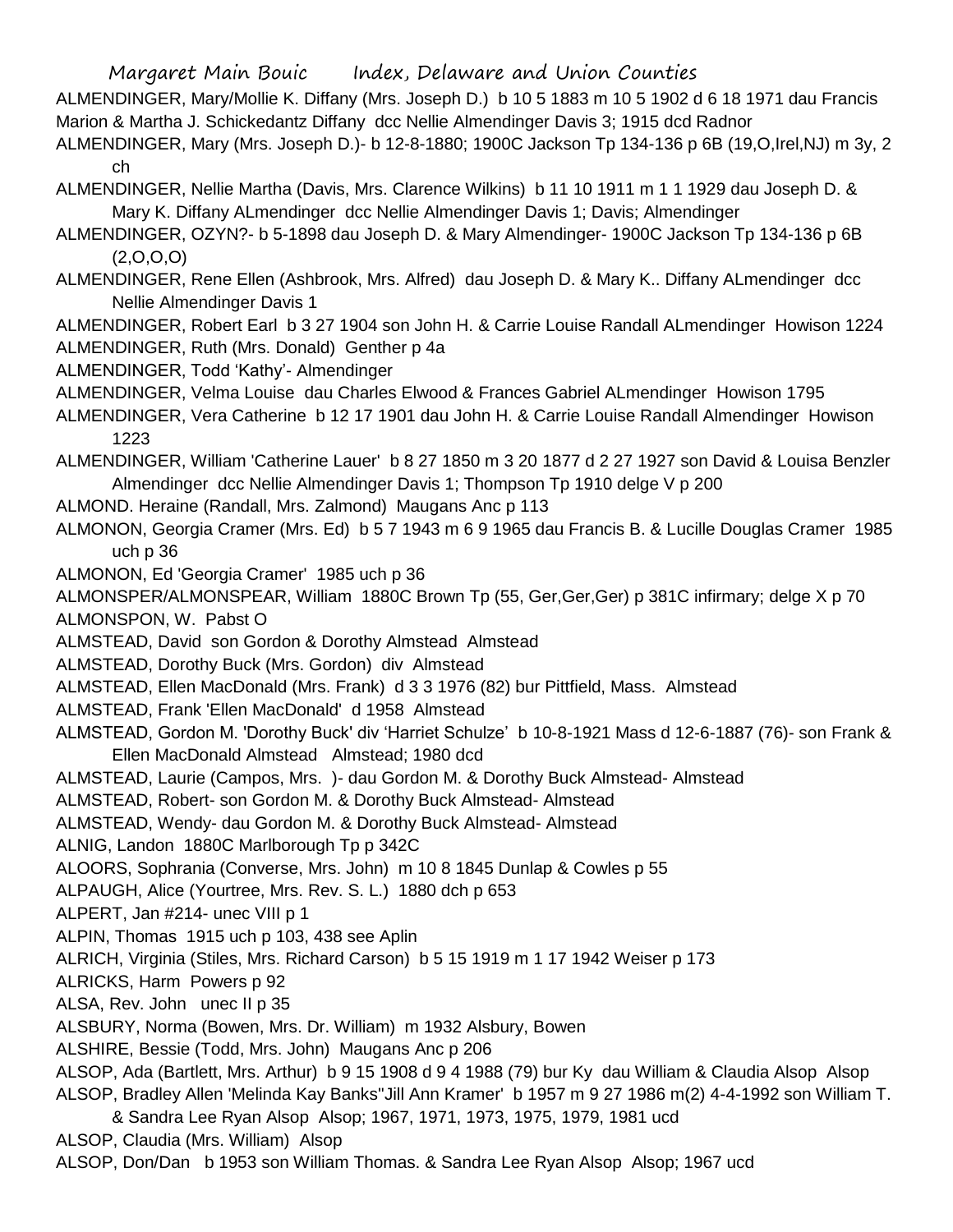Margaret Main Bouic Index, Delaware and Union Counties ALSOP, Drucilla Pauline Mahan (Mrs. Lawrence Edward)(Davis, Mrs. william Bradford b 1 24 1914 m(1) 12 12 1936 (2) 12 9 1956 dau Clarence & Jennie Frances Rabold Mahan Weiser p 714 ALSOP, Earl- son Jess & Erma Etter Alsop- Alsop ALSOP, Edward Kent b 9 21 1946 son Lawrence Edward & Drucilla Pauline Alsop Weiser p 714 ALSOP, Erma Etter (Mrs. Jess)- Alsop ALSOP, Jess 'Erma Etter'- Alsop ALSOP, Jill Ann Kramer (Mrs. Bradley Allen)- m 4-4-1992- dau Richard Kramer- Alsop; Kramer ALSOP, Kathy/Karly Madison- b 8-18-1996 dau Bradley Allen & Jill Ann Kramer Alsop- Alsop ALSOP, Kelly Sue (Bump, Mrs. Steven McKinley) b 1962 m 11 6 1982 dau William T. & Sandra Lee Ryan Alsop Alsop; 1967,1971, 1973, 1975, 1979, 1981 ucd; Alsop ALSOP, Lawrence Edward 'Drucilla Pauline Mahan' b 11 15 1914 m 12 12 1936 d 12 24 1952 Weiser p 714 ALSOP, Lynda Rae dau Lawrence Edward & Drucilla Pauline Mahan Alsop b 7 20 1943 Weiser p 714 ALSOP, Melinda Kay Banks (Mrs. Bradley Allen) m 9 27 1986 dau James Robinson Alsop ALSOP, Sandra Lee Ryan (Mrs. William T.) m 6-22-1957 Ind. - Alsop; 1971, 1973, 1975, 1979 1981, 1983 ucd ALSOP, William 'Claudia' Alsop ALSOP, William Thomas 'Sandra Lee Ryan' - b 6-19-1923 Ky m 6-22-1957 d 2-1-2007 (83)( Oakdale Cem son Jess & Erma Etter Alsop- Alsop; 1967,1971, 1973, 1975, 1979, 1981, 1983 ucd; WWII ALSOP, William son William & Claudia Alsop Alsop ALSPAC, Urlan b 7 2 1902 Delaware Town son M. A. & Kate Hisey Alpac dcb ALSPACH, Ashley A. 'Rosa Florence Jacobs' b 1873 d 9 13 1956; NM p 31; 1908 dch p 634 ALSPACH, (Willauer, Mrs. Walter) dau Ashley A. & Rosa Florence Jacobs Alspach Alspach ALSPACH, Bertha Estella Unks (Mrs. Clarence) b 5 8 1912 m 5 13 1931 Weiser p 648 ALSPACH, Brownie Hardin (Mrs. Ninde N.) Alspach ALSPACH, Catharine thleen Normensler (Mrs. Gideon) m 2 21 1855 ALSPACH, Catherine (Mrs. Jacob) ped Jan Stevenson #169 27 unec IX p 71 ALSPACH, Catherine (Mrs. John) d 3 28 1871 (72y 4m 24d) Fancher Cem Powell p 130 ALSPACH, Charles 'Harriet Weiser' Weiser p 665 ALSPACH, Christenia (Foust, Mrs. Jacob) b 1768 d 7 12 1845 (77y 6m) Frost Cem Powell p 348; dcc Cuba Foust Vance 33 ALSPACH, Clara Kirby (Mrs. Classen)- Alspach ALSPACH, Clarence 'Bertha Estella Unks' b 8 21 1906 m 5 13 1931 son Lester Beaty & Myrtie J. Markwlld Alspach Weiser p 648 ALSPACH, Classen 'Clara Kirby'- Alspach ALSPACH, Della May Bookman (Mrs. Henry Albert) b 5 25 1879 m 3 7 1900 d 5 11 1956 bur Lancaster Weiser p 647 ALSPACH, Denver Carnes 'Mary Catherine thleen Normuhlman' b 5 9 1912 m 11 6 1937 son Oscar Dale & Edythe Gail Carnes Alspach Weiser p 649 ALSPACH, Dora Hester (Grove, Mrs. Clay) b 6 8 1902 m 6 17 1922 dau Henry Albert & Della May Bookman Alspach Weiser p 647 ALSPACH, Doris dau Ninde N. Alspach Alspach ALSPACH, Dorothy Evelyn (Wilson, Mrs. Fred J.) b 4 9 1909 dau Oscar Dale & Edythe Gail Carnes Alspach Weiser p 649 ALSPACH, Dorothy Elizabeth Baker (Mrs. Robert Corwin) b 3 11 1916 m 12 24 1938 Weiser p 649

ALSPACH, Edna Lee (Pierce, Mrs. Charles Lenlie) b 9 24 1900 m 12 24 1923 dau Henry Albert & Della May Bookman Alspach Weiser p 648 ALSPACH, Edythe Gail Carnes (Mrs. Oscar Dale) b 10 19 1886 m 5 30 1908 d 12 19 1957 Lancaster Weiser

p 649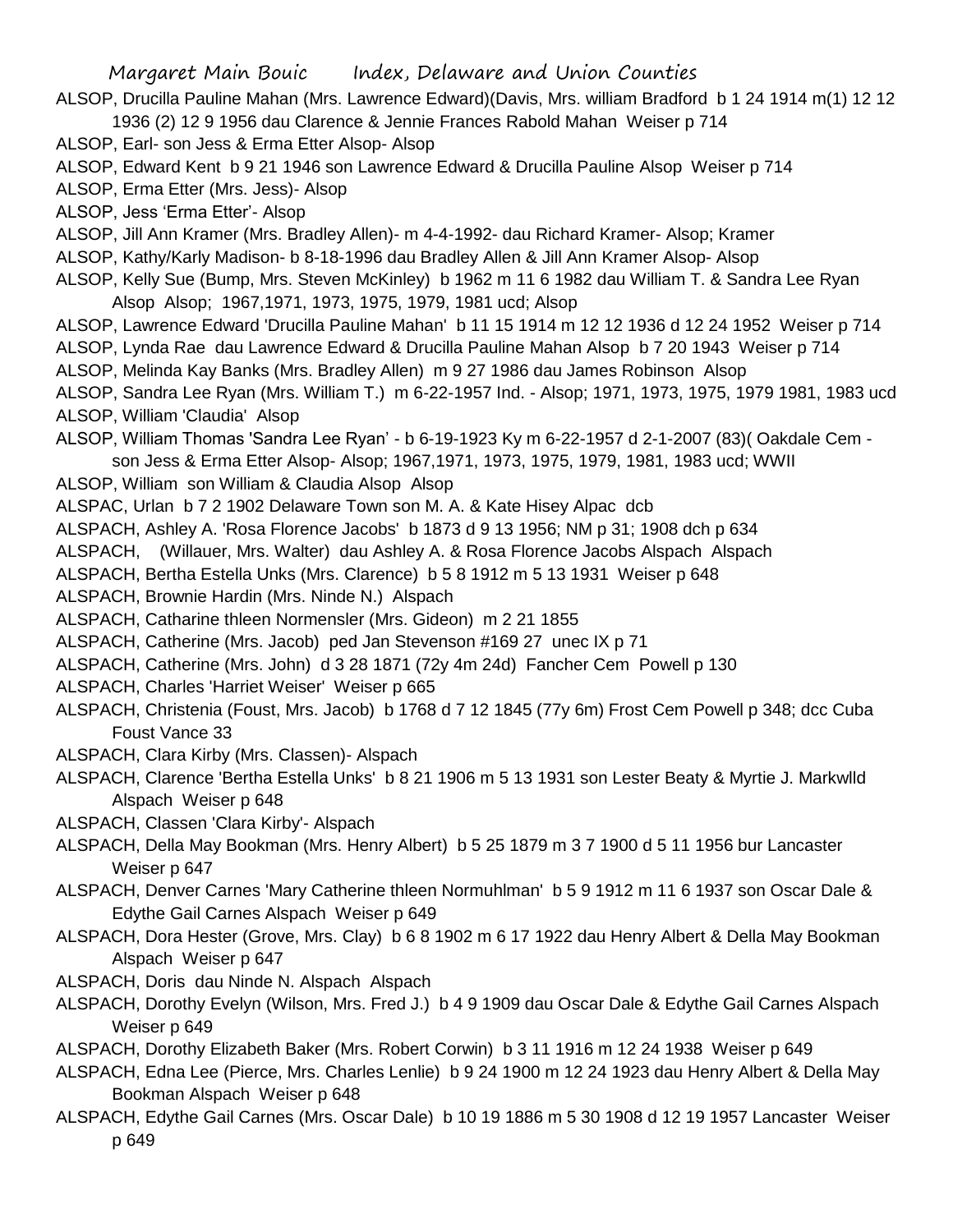- ALSPACH, Elizabeth Anne b 8 21 1945 dau Denver Carnes & Mary Catherine thleen Normuhlman Alspach Weiser p 649
- ALSPACH, Elvie Melvina (Kiger, Mrs. Charles Henry) b 8 7 1875 m 1 1 1907 d 3 8 1954 Fairfield Co. O. Weiser p 667
- ALSPACH, Emily Olivia Beaty (Mrs. Jacob Lamb) b 4 13 1854 m 2 8 1877 d 3 12 1912 dau John & Matilda Weiser Beaty Weiser p 647
- ALSPACH, Evelyn (Sekel, Mrs. Marion) dau Ashley A. & Rosa Florence Jacobs Alspach Alspach
- ALSPACH, Garnet Schoolcraft (Higgins, Mrs. )(Mrs. Virgil Wesley) d 11 20 1969 (65) bur Ashley Un. Cem., sister Bernard Schoolcraft Alspach
- ALSPACH, Gideon 'Catharine thleen Normensler' m 2 21 1855 dcm
- ALSPACH, Harriet Weiser (Belota, Mrs. George W. (Mrs. Charles) b 11 24 1836 m(1) 10 5 1858 (2) 8 25 1874 d 10 23 1895 bur Fairfield Co dau Samuel & Margaret Hart Weiser Weiser p 665
- ALSPACH, Hazel M. Hanson (Marsh, Mrs. Herman)(Mrs. Walter) b 10 14 1889 d 4 7 1984 bur Maple Grove dau Albert & May Bonner Hanson ALspach
- ALSPACH, Helen (Lobdell, Mrs. Lawrence) dau Ashley A. & Rosa Florence Jacobs Alspach Alspach
- ALSPACH, Helen Mae (Ruh, Mrs. Carl George) b 4 11 1904 m 6 4 1924 dau Lester Beaty & Myrtie J. Markwood Alspach Weiser p 648
- ALSPACH, Henry Albert 'Della May Bookman' b 12 8 1877 m 3 7 1900 d 4 30 1931 Lancaster son Jacob Lamb & Emily Olivia Beaty Alspach Weiser p 647
- ALSPACH, Ivan brother Ninde N. Alspach Alspach
- ALSPACH, (Watson, Mrs. P. M.) sister Ninde N. Alspach Alspach
- ALSPACH, Jacob 'Catherine' ped Jan Stevenson #169 26 unec IX p 71
- ALSPACH, Jacob Lamb 'Emily Olivia Beaty' b 8 25 1853 m 2 8 1877 d 11 1932Weiser p 647
- ALSPACH, Jennie Rowles (Mrs. Lester Beaty) b 1883 d 1948 Cleveland Weiser p 648
- ALSPACH, Jessie 'Verda Mae Jackson' Arledge
- ALSPACH, John 'Catherine' d 9 17 1870 (85y 8d) Fancher Cem Powell p 130
- ALSPACH, John Dale b 12 22 1943 son Denver Carnes & Mary Catherine Kuhlman Alspach Weiser p 649
- ALSPACH, John Milton b 8 27 1914 d 8 2 1947 New Millcreek Cem p 31
- ALSPACH, John 'Lucy Hatch' m 2 15 1848 dcm
- ALSPACH, Kate 1915 dcd Delaware
- ALSPACH, Kate (Mrs. Martin Luther) 1915 dcd Delaware
- ALSPACH, La Donna Hendricks (Mrs. Robert Corwin) b 12 25 1916 m 5 29 1947 Weiser p 649
- ALSPACH, Lester Beaty 'Myrtie J. Markwood''Jennie Rowles' b 9 25 1879 m(1) 4 10 1902 d 8 25 1955 son Jacob Lamb & Emily Olivia Beaty Alspach Weiser p 648
- ALSPACH, Lucy Hatch (Mrs. John) m 2 15 1848 dcm
- ALSPACH, Mamie M. (Arledge, Mrs. ) b 1 6 1912 d 8 29 1984 dau Jesse & Verda Mae Jackson Alspach Arledge
- ALSPACH, Martha d 11 30 1849 (2m 26d) dau John & Lucy Alspach Fancher Cem Powell p 126
- ALSPACH, Martin Luther 'Kate' 1915 dcd Delaware
- ALSPACH, Mary Catherine Kuhlman (Mrs. Denver Carnes) b 2 22 1915 m 11 6 1937 Weiser p 649
- ALSPACH, Maud (Mrs. ) 1915 dcd Galena
- ALSPACH, Mildred (Mathias, Mrs. James) b 11 19 1916 dau Lester Beaty & Jennie Rowles Alspach Weiser p 648
- ALSPACH, Myrtie J. Markwood (Mrs. Lester Beaty) b 12 1 1880 m 4 10 1902 d 10 2 1906 bur Lancaster Weiser p 648
- ALSPACH, Ninde N. 'Brownie Hardin' d 12 14 1960 bur. Calif. Alspach
- ALSPACH, Olive Pauline (Kerr, Mrs. Harry Tripelette) b 10 21 1909 m 6 24 1934 dau Henry Albert & Della May Bookman Alspach Weiser p 648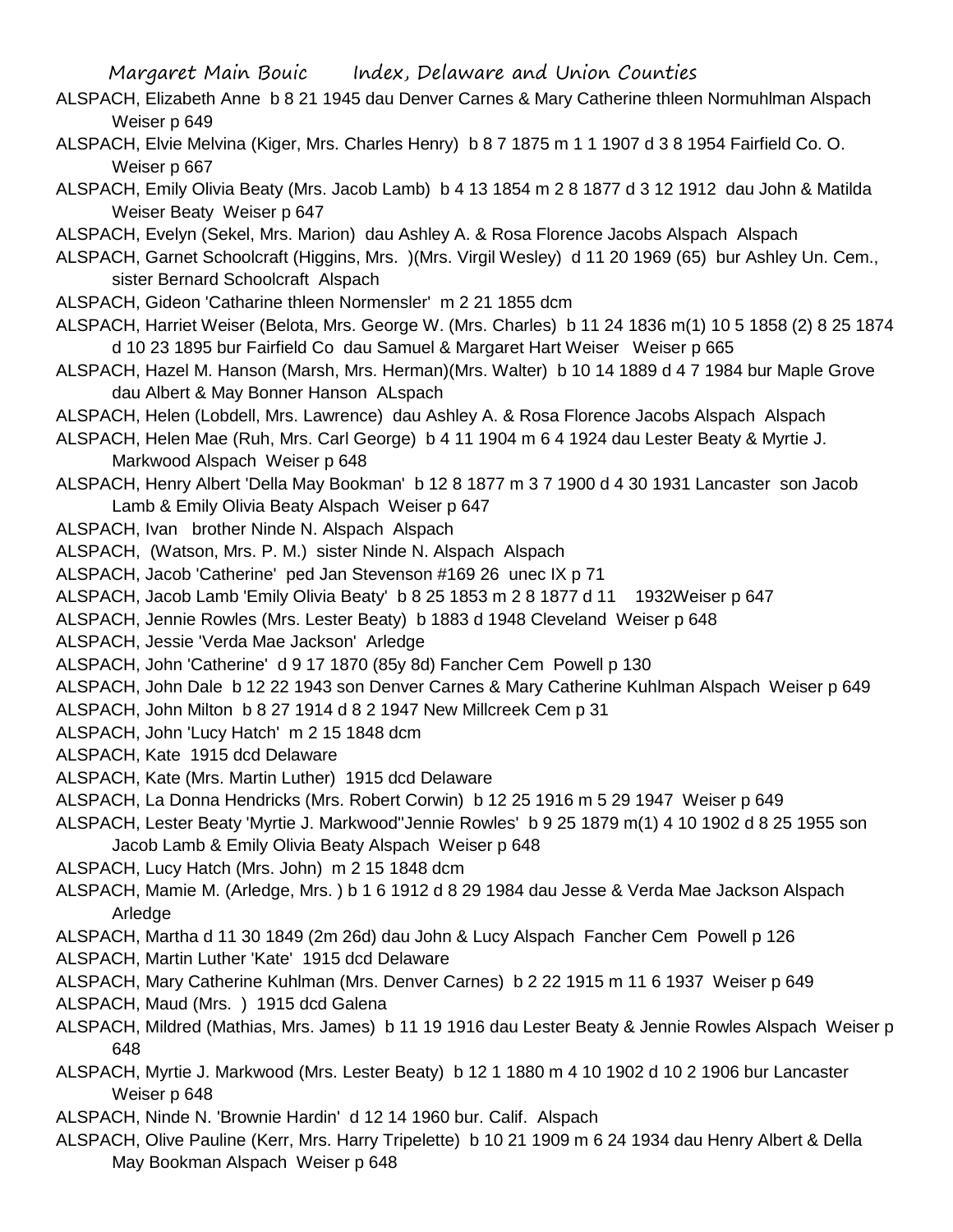- ALSPACH, Oscar Dale 'Edythe Gail Carnes' b 8 26 1882 m 5 30 1908 son Jacob Lamb & Emily Olivia Beaty Alspach Weiser p 649
- ALSPACH, Pearl Rosetta b 2 27 1903 Scioto Tp dau A. A. & Rosa Jacobs Alspach dcb
- ALSPACH, David Preston son Ashley A. & Rosa Florence Jacobs Alspach Alspach
- ALSPACH, Robert Corwin 'Dorothy Elizabeth Baker''La Donna Hendricks' b 11 30 1916 m(1) 12 24 1938 (2) 5 29 1947 son Oscar Dale & Edythe Gail Carnes Alspach Weiser p 649
- ALSPACH, Robert Keith b 9 1 1943 son Robert Corwin & Dorothy Elizabeth Baker Alspach Weiser p 649
- ALSPACH, Rosa Florence Jacobs (Mrs. Ashley A.) b 10 2 1877 d 9 7 1953 bur New Millcreek Cem p 31; dau Alexander M. & Cordelia McRill Jacobs 1908 dch p 634
- ALSPACH, Sarah (Click, Mrs. Andrew) m 1837 Powell p 332
- ALSPACH, Sarah d 10 24 1858 92m 8d) Fancher Cem Powell p 130
- ALSPACH, Sarah C. (Knepper, Mrs. Andrew) b 1808 d 1888 dau Jacob & Catherine Alspach ped Jan Stevenson #169 13 unec IX p 71
- ALSPACH, Stephen Lynn b 7 18 1948 son Robert Corwin & La Donna Hendricks Alspach Weiser p 649
- ALSPACH, Stuart son Ninde N. Alspach Alspach
- ALSPACH, Vera (Cunningham, Mrs. )- dau Classen & Clara Kirby Alspach- Alspach
- ALSPACH, Verda Mae Jackson (Mrs. Jesse) Arledge
- ALSPACH, Vernon b 5 16 1877 d 1 19 1885 Fairfield Co. O. son Charles & Harriet Weiser Alspach Weiser p 668
- ALSPACH, Virgil Wesley 'Garnet' d 6 11 1975 (72) bur Cardington Alspach
- ALSPACH, Vivien B. (Groome, Mrs. Carl W.)- b 12-15-1903 m 5-21-1938 d 11-22-1982 (78) Maskill Cem- dau Classen & Clara Kirby Alspach- Alspach; Groome
- ALSPACH, William Lincoln Tp delge V p 300
- ALLSPAUGH, Lucy Hatch (Mrs. ) dau Alfred & Martha Hill Hatch dumch p 176
- ALSPAUGH, Ada Elizabeth Eisele (Mrs. Donald Judson) b 12 29 1912 m 8 15 1936 Weiser p 664
- ALSPAUGH, Alice Jane (Ripley, Mrs. John Laverne) b 6 3 1937 m 5 28 1955 dau thleen Normenneth Russell & Ruth Ann Royal Alspaugh Weiser p 661
- ALSPAUGH, Alma Viola Stuckey (Mrs. Samuel Solomon) b 6 28 1869 m 12 10 1890 d 11 1 1950 Weiser p 660
- ALSPAUGH, A. M. 1969 dcd
- ALSPAUGH, Anita (Mrs. Robert W.)- Alspaugh
- ALSPAUGH, Ann E. Smith (Mrs. Levi Renaldo) b 9 22 1859 d 2 21 1930 Lancaster, O Weiser p 659
- ALSPAUGH, Ann Elizabeth b 4 6 1958 dau Donn Paul & Kathleen Kenton Duffey Alspaugh Weiser p 663
- ALSPAUGH, Anne Louise b 3 16 1959 dau Kenneth Eugene & Helen B. Bauer Alspaugh Weiser p 661 ALSPAUGH, Bethel Griffin (Mrs. Gerald Lee) Weiser p 661
- ALSPAUGH, Caroline E. b 9 13 1882 d 2 8 1884 Fairfield Co. O. dau Levi Renaldo & Ann E. Smith Alspaugh Weiser p 659
- ALSPAUGH, Caroll son Ray Paul & Helen Steele Alspaugh Weiser p 661
- ALSPAUGH, Clarence 'Cleola' son Clarence & Hazel Cawley Alspaugh- Alspaugh
- ALSPAUGH, Clarence 'Hazel Cawley'- Alspaugh
- ALSPAUGH, Cleola (Mrs. Clarence) Alspaugh
- ALSPAUGH, Cora Ann (Bell, Mrs. Charles Franklin) b 9 30 1870 m Oct. 1891 d 10 15 1913 Lancaster dau Paul & Lavina Weiser Alspaugh Weiser p 662
- ALSPAUGH, David Andrew- son Clarence & Cleola Alspaugh- Alspaugh- engaged to Mary Elizabeth Liming ALSPAUGH, Dona (Mrs. James)- Alspaugh
- ALSPAUGH, Donald Judson 'Ada Elizabeth Eisele' b 11 11 1908 m 8 15 1936 son Irvin Ellsworth & Etta Haas Alspaugh Weiser p 663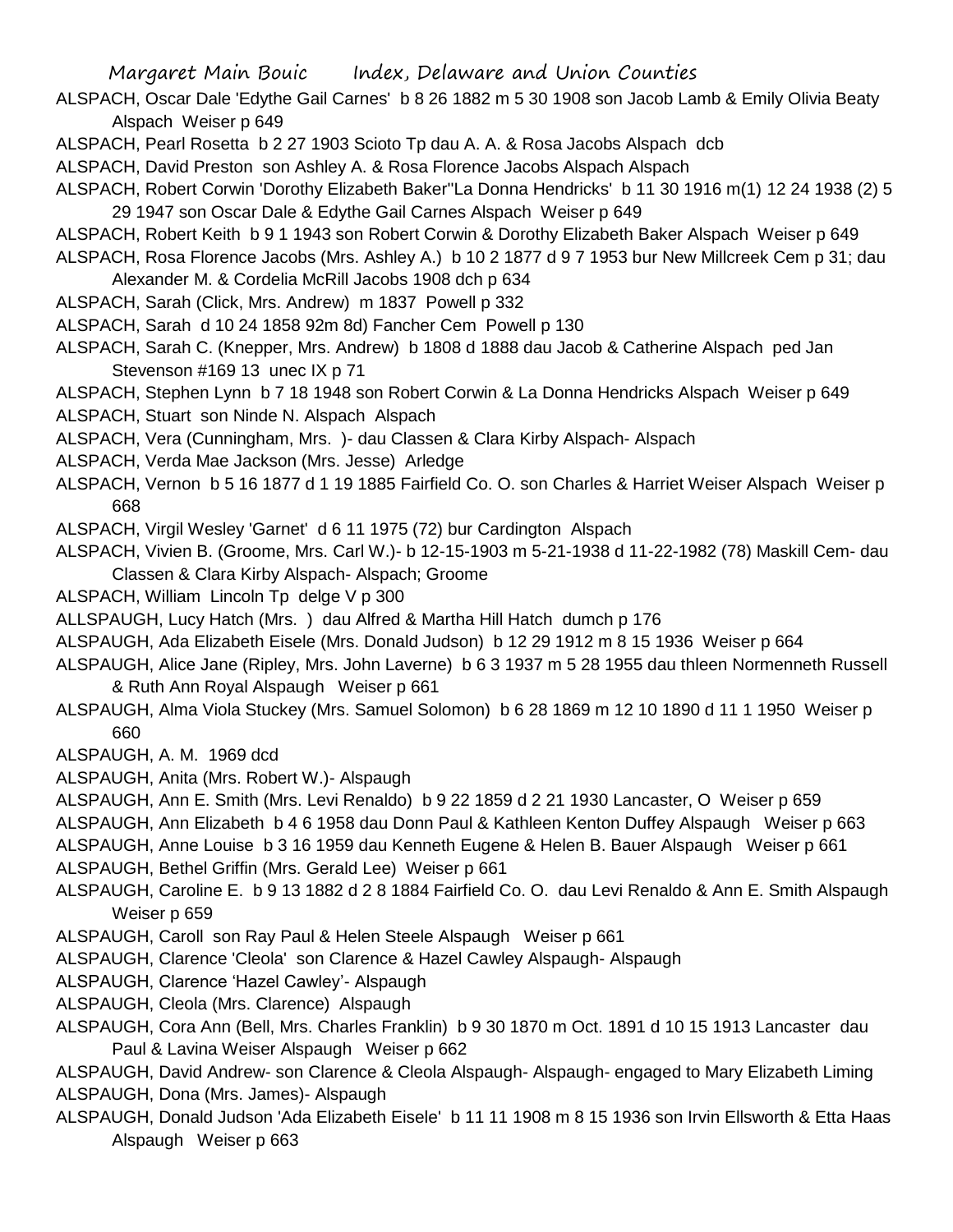- ALSPAUGH, Donald Judson II b 9 3 1944 son Donald Judson & Ada Elizabeth Eisele Alspaugh Weiser p 664
- ALSPAUGH, Donn Paul 'Kathleen Kenton Duffey' b 11 16 1937 m 6 1 1957 son Harold Paul & Vina Belle McFarland Alspaugh Weiser p 663
- ALSPAUGH, Dorothy Marie b 5 11 1900 d 11 28 1900 dau Samuel Solomon & Alma Viola Stuckey Alspaugh Weiser p 661
- ALSPACH, Effie Avinia b 9 25 1902 d 8 15 1915 dau Samuel Solomon & Alma Viola Stuckey Alspaugh Weiser p 661
- ALSPAUGH, Emma Ethel (Kiger, Mrs. George Orval) b 5 11 1877 m 12 13 1903 dau Paul & Lavina Weiser Alspaugh Weiser p 664
- ALSPAUGH, Ethel Gertrude (Cook, Mrs. Henry) b 3 6 1890 d 1 1 1925 dau Levi Renaldo & Ann E. Smith Alspaugh Weiser p 659
- ALSPAUGH, Etta Haas (Mrs. Irvin Ellsworth) b 9 23 1873 m 11 29 1899 d 8 23 1948 Weiser p 659
- ALSPAUGH, Geneva Ann (Morehart, Mrs. Paul Nixon) b 4 6 1932 m 9 12 1953 dau Kenneth Russell & Ruth Ann Royal Alspaugh Weiser p 661
- ALSPAUGH, Gerald Lee 'Bethel Griffin m 8 9 1959 son Ray Paul & Helen Steele Alspaugh Weiser p 661
- ALSPAUGH, Gertrude b 6 11 1877 d 12 1850 dau Henry Edward & Sarah Samantha Courtright Alspaugh Weiser p 657
- ALSPAUGH, Gloria Rae dau Ray Paul & Helen Steele Alspaugh Weiser p 661
- ALSPAUGH, Harold Paul 'Vina Belle McFarland' b 1 16 1907 m 8 8 1936 son Irvin Ellsworth & Etta Haas Alspaugh Weiser p 663
- ALSPAUGH, Helen B. Bauer (Mrs. Kenneth Eugene) b 8 29 1933 m 6 9 1957 Weiser p 661
- ALSPAUGH, Henry Edward 'Sarah Samantha Courtright' d 4 29 1854 d 10 18 1912 Lithopolis son Paul & Lavina Weiser Alspaugh Weiser p 657
- ALSPAUGH, Herbert b 9 29 1884 d 10 7 1886 son Levi Renaldo & Ann E. Smith Alspaugh Weiser p 659
- ALSPAUGH, Irvin Ellsworth 'Etta Haas' b 1 1 1872 m 11 29 1899 d 2 2 1959 Columbus son Paul & Lavina Weiser Alspaugh Weiser p 663
- ALSPAUGH, James 'Dona'- son Clarence & Hazel Cawley Alspaugh- Alspaugh
- ALSPAUGH, Jay 'Marcia'- son Clarence & Hazel Cawley Alspaugh- Alspaugh
- ALSPAUGH, John- son Clarence & Hazel Cawley Alspaugh- Alspaugh
- ALSPAUGH, John 'Mary Jane Reeder' m 3 15 1849 dcm
- ALSPAUGH, Jonathan Paul b 10 9 1949 son Donald Judson & Ada Elizabeth Eisele Alspaugh Weiser p 664
- ALSPAUGH, Joseph C. "Jos Safety"'Sylvia'- b 12-25-1931 Vandalia d 5-25-2000 (68) Pioneer Cem- son Clarence & Hazel Cawley Alspaugh- Alspaugh
- ALSPAUGH, Judith Kay dau Donald Judson & Ada Elizabeth Eisele Alspaugh Weiser p 664
- ALSPAUGH, Kathleen Kenton Duffey (Mrs. Donn Paul) b 9 28 1938 m 6 1 1957 Weiser p 663
- ALSPAUGH, Kenneth Russell 'Ruth Ann Royal' b 5 12 1905 m 11 14 1929 son Samuel Solomon & Alma Viola Stuckey Alspaugh Weiser p 661
- ALSPAUGH, Kenneth Eugene 'Helen B. Bauer' b 11 25 1930 m 6 9 1957 son Kenneth Russell & Ruth Ann Royal Alspaugh Weiser p 661
- ALSPAUGH, Lavina Weiser (Mrs. Paul) b 8 18 1833 m 3 25 1852 d 12 22 1905 dau Samuel & Margaret Hart Weiser Weiser p 657
- ALSPAUGH, Levi Renaldo 'Ann E. Smith' b 4 8 1859 d 2 9 1921 son Paul & lavina Weiser Alspaugh Weiser p 659
- ALSPAUGH, Leota May (Geer, Mrs. Galy George) b 10 16 1892 m 6 30 1925 dau Samuel Solomon & Alma Viola Stuckey Alspaugh Weiser p 660
- ALSPAUGH, Lillian Mae Haas (Mrs. Ralph Benjamin) b 8 8 1907 m 11 26 1928 Weiser p 663
- ALSPAUGH, Lucy M. b 7 16 1868 d 6 28 1870 dau Paul & Lavina Weiser Alspaugh Weiser p 662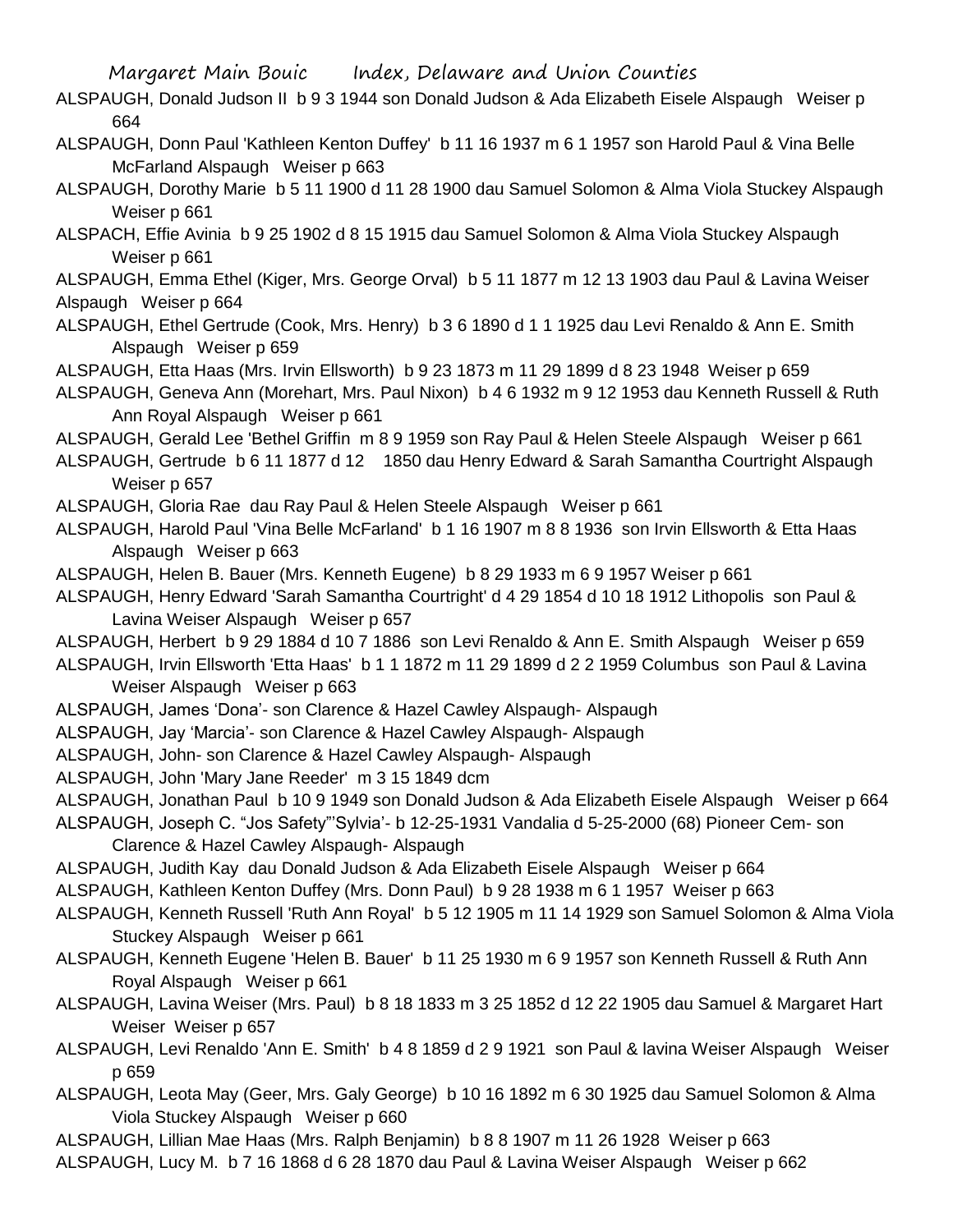ALSPAUGH, Marcia (Mrs. Jay)- Alspaugh

- ALSPAUGH, Margaret Elizabeth (Mathias, Mrs. Silas) b 11 11 1856 m 3 8 1883 d 9 3 1940 dau Paul & Lavina Weiser Alspaugh Weiser p 658
- ALSPAUGH, Mary Alice (Glick, Mrs. Jonathan Monroe) b 1 5 1863 m 2 16 1888 d 9 25 1942 Lithopolis dau Paul & Lavina Weiser Alspaugh Weiser p 659
- ALSPAUGH, Mary Jane Reeder (Mrs. John) m 3 15 1849 dcm
- ALSPAUGH, Maude Lavin b ca 1881 d 9 11 1957 dau Henry Edward & Sarah Samantha Courtright Alspaugh Weiser p 657
- ALSPAUGH, Mertie b 10 10 1875 d 2 5 1876 dau Paul & Lavina Weiser Alspaugh Weiser p 664
- ALSPAUGH, Nancy (Christian, Mrs. Dennis)- dau Clarence & Hazel Cawley Alspaugh- Alspaugh
- ALSPAUGH, Otto Edward b 12 29 1896 d 9 15 1903 son Samuel Solomon & Alma Viola Stuckey Alspaugh Weiser p 660
- ALSPAUGH, Patricia M. (Brown, Mrs. Robert)- dau Joseph C. & Sylvia Alspaugh- Alspaugn
- ALSPAUGH, Paul 'Lavina Weiser' b 2 25 1833 m 3 25 1852 d 8 7 1896 Weiser p 657
- ALSPAUGH, Paul 'Martha' b c 1879 d Mar. 1942 son Henry Edward & Sarah Samantha Courtright Alspaugh Weiser p 657
- ALSPAUGH, Ralph Benjamin 'Lillian Mae Haas' b 10 24 1902 m 11 26 1928 son Ervin Ellsworth & Etta Haas Alspaugh Weiser p 663
- ALSPAUGH, Ray Paul 'Helen Steele' b 12 1 1894 m 1932 son Samuel Solomon & Alma Viola Stuckey Alspaugh Weiser p 661
- ALSPAUGH, Robert W. 'Anita'- son Josesph C. & Sylvia Alspaugh- Alspaugh
- ALSPAUGH, Ruth Ann Royal (Mrs. Kenneth Russell) b 11 14 1905 m 11 14 1929 Weiser p 661
- ALSPAUGH, Ruth Lavina (Rife, Mrs. Paul Holmes) b 9 29 1893 m 11 24 1919 d 2 19 1956 dau Levi Renaldo & Ann E. Smith Alspaugh Weiser p 659
- ALSPAUGH, Samuel Solomon 'Alma Viola Stuckey' b 6 18 1864 m 12 10 1890 d 7 2 1940 son Paul & Lavina Weiser Alspaugh Weiser p 660
- ALSPAUGH, Sarah Samantha Courtright (Mrs. Henry Edward) b 9 26 1855 d 1 11 1901 Weiser p 657
- ALSPAUGH, Stephen Paul son Clarence & Cleo Alspaugh Alspaugh
- ALSPAUGH, Sylvia (Mrs. Joseph C.)- m 45y- Alspaugh
- ALSPAUGH, Viola Etta (Wagner, Mrs. Walter Frederick) b 4 17 1909 m 10 28 1929 dau Samuel Solomon & Alma Viola Stuckey Alspaugh Weiser p 661
- ALSPAUGH, Vina Belle McFarland (Mrs. Harold Paul) b 12 17 1902 m 8 8 1936 Weiser p 663
- ALSPOUGH, Thelma Creasap (Mrs. ) unec VIII p 28
- ALSTADT, Charlene Ann Anderson (Mrs. David) Maugans Anc p 156
- ALSTADT, David 'Charlene Ann Anderson' Maugans Anc p 156
- ALSTADT, Mary Jarietta (Ruebush, Mrs. Dennis Mark) b 11 30 1950 m 9 27 1969 dau David & Charlene Ann Anderson Alstadt Maugans Anc p 156
- ALSTEN, Benjamin m 9 20(30) 1862 dcm
- ALSTEN, Susan Alsten (Mrs. Benjamin) m 9 20(30) 1862 dcm
- ALSTON, Addie Pabst O
- ALSTON, Agustus b 12 29 1877 Oxford Tp son George & Susan Green Alston dcb; colored
- ALSTON, Allice b 11 15 1880 Delaware Town dau Benjamin & Ellen Taylor Alston dcb; colored
- ALSTON, Andrew 1915 dcd Delaware
- ALSTON, Andrew b 1823 d 1883 Oak Grove Cem Powell p 427; Pabst O; 1880C Delaware Town p 504A ALSTON, Andrew J. 'Sarah St. Clair' m 4 26 1875 ucm 5689 mt 3 p 12
- ALSTON, Angeline b 12 1 1870 Delaware Town dau David & Elizabeth Minter Alston dcb; colored
- ALSTON, Anna 1915 dcd Delaware
- ALSTON, B. 1908 dch p 425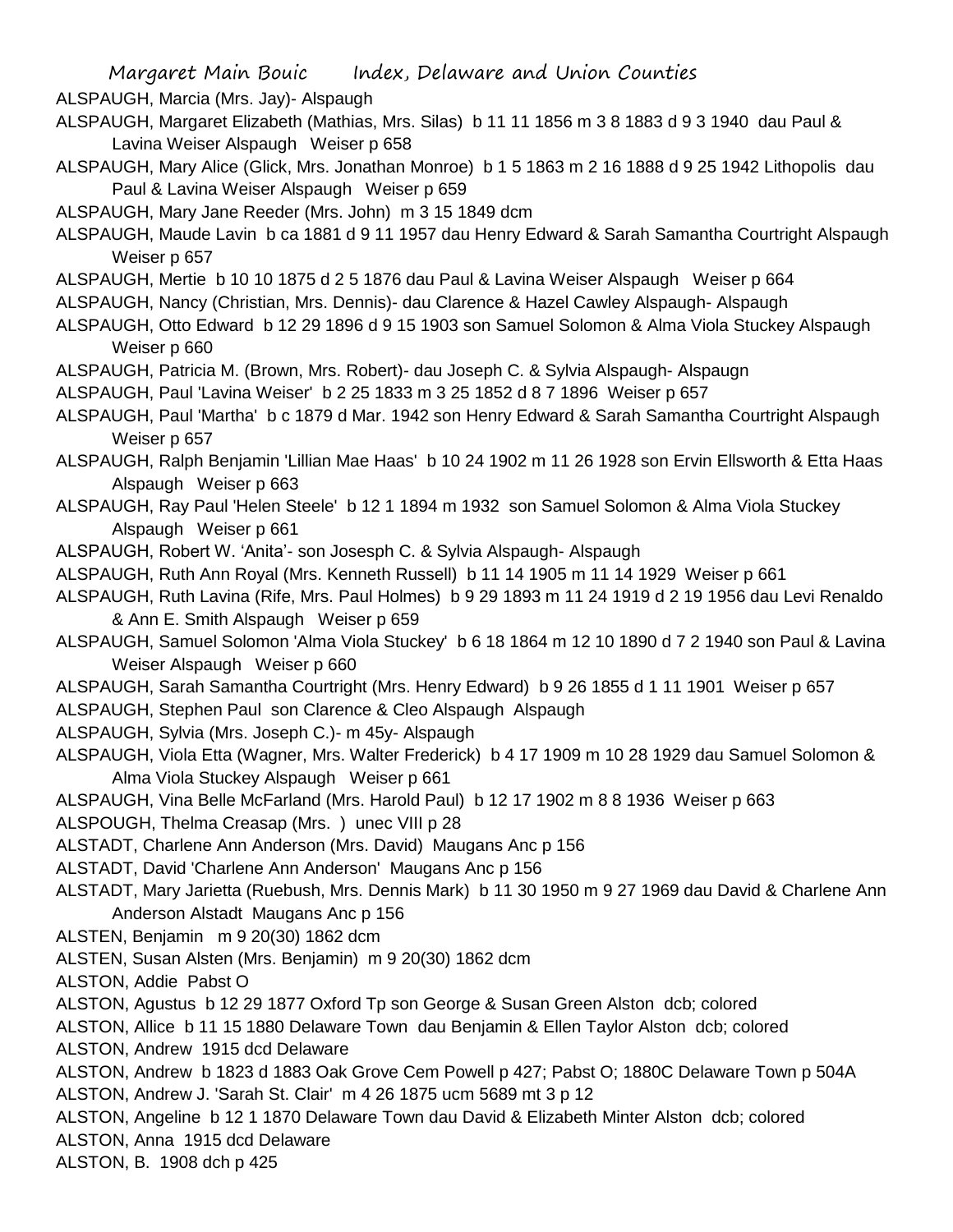Margaret Main Bouic Index, Delaware and Union Counties ALSTON, Benjamin 'Ellen Johns(t)on' m 3 30 1879 ucm 6444 (colored); 1880C Delaware Town p 505C ALSTON, Charles S. b 5 4 1871 Delaware Town son Benjamin & Susan Alston dcb colored ALSTON, David 1908 dch p 387, 412; 1880C Delaware Town p 496A ALSTON, Dona Pearl son 2 17 1901 Delaware Tp son Georgana Alston dcb colored ALSTON, Edna Anne b 11 25 1888 Delaware Tp twin dau William & Anna Alford Alston dcb colored ALSTON, Ellen Johns(t)on (Mrs. Benjamin) m 3 30 1879 ucm 6444 (colored) ALSTON, F. B. 1908 dch p 254, 412; 1976 dch p 162 ALSTON, Gail Pabst O ALSTON Hazel b 3 30 1892 Delaware Tp dau William & Anna Alford Alston dcb colored ALSTON, Ida Inez b 11 25 1888 Delaware Town twin dau William & Anna Alford Alston dcb ALSTON, J. 1880 dch p 411 ALSTON, Margaret (Martin, Mrs. Benjamin) m 11 10 1698 d after 732 Maugans Anc p 210 ALSTON, Mary Ann b 11 28 1871 Delaware Town dau David & Elizabeth Martin Alston dcb colored ALSTON, Ola Pabst O ALSTON, Primus Pabst O; 1915 dcd Delaware P. 1908 dch p 254 ALSTON, Rhoda 1880C Delaware Town p 508A ALSTON, Sarah St. Clair (Mrs. Andrew J.) m 4 26 1875 ucm 5689; mt 3 p 12; 1880C Delaware Town p 505C; 1915 dcd Delaware ALSTON, William H. 1908 dch p 254; 1976 dch p 162; 1915 dcd Delaware ALSTON, William b 12 5 1871 Franklin Co son John & Voloro Seles Alston dcb colored ALSUP, Norman Pabst O ALSWORTH, Faye 1973 ucd ALSWORTH, Genevia b 1972 dau Faye Alsworth 1973 ucd ALT, Douglas Allan 'Susan Darlene Rapp' m 2 25 1984 son William R. Alt Alt ALT, Ken 'Margaret Kahle' Weiser p 143 ALT, Margaret Kahle (Mrs. Ken) dau Wade & Emma McCall Kahle Weiser p 699 ALT, Susan Darlene Rapp (Mrs. Douglas Allan) m 2 25 1984 dau Kenneth E. Rapp Alt ALT, William R. Alt ALTEF, Debra d 2 1 1983 (18) bur Mlb. dau Kathy Collier Altef ALTEF, Kathy (Mrs. )(Collier, Mrs. Vincent) Altef ALTEF, Penny dau Kathy Collier Altef ALTEN, Erma 1880C Brown Tp 381C ALTENBACH, Albert Edward 'Helen Evelyn Conover' b 6 10 1904 m 7 22 1933 d 3 17 1977 ped Alene Allyn Altenbach 2 delge V p 48 ALTENBACH, Alene Adlyn (Stoner, Mrs. ) b 8 1 1938 m 12 29 1957 dau Albert Edward & Helen Evelyn Conover Altenbach delge IV p 59, V p 48, VI p 32 ALTENBACH, Anneliese b 1964 ch Bernard G. & Violet Altenbach 1969, 1971 dcd ALTENBACH, B'Emily' 1961 dcd ALTENBACH, Bernard G. 'Violet' 1969, 1971, 1980 dcd ALTENBACH, Christopher b 1965 son Bernard G. & Violet Altenbach 1969, 1971 dcd ALTENBACH, Emily (Mrs. B.) 1961 dcd ALTENBACH, Erik b 1968 son Bernard G. & Violet Altenbach 1969, 1971 dcd ALTENBACH, Helen Evelyn Conover (Mrs. Albert Edward) b 2 1 1907 m 7 22 1933 d 9 23 1971 Montana ped Alene Allyn Altenbach 3 delge V p 48 ALTENBACH, Violet (Mrs. Bernard G.) 1969, 1971, 1980 dcd ALTENHOF, Linda (Merkle, Mrs. James)- b 7-27-1961 m 12-22-1982 St. Paul p 124

ALTER, Charles Pabst l p 35; delge VII p 4i; 1880C Liberty Tp Del Co p 304A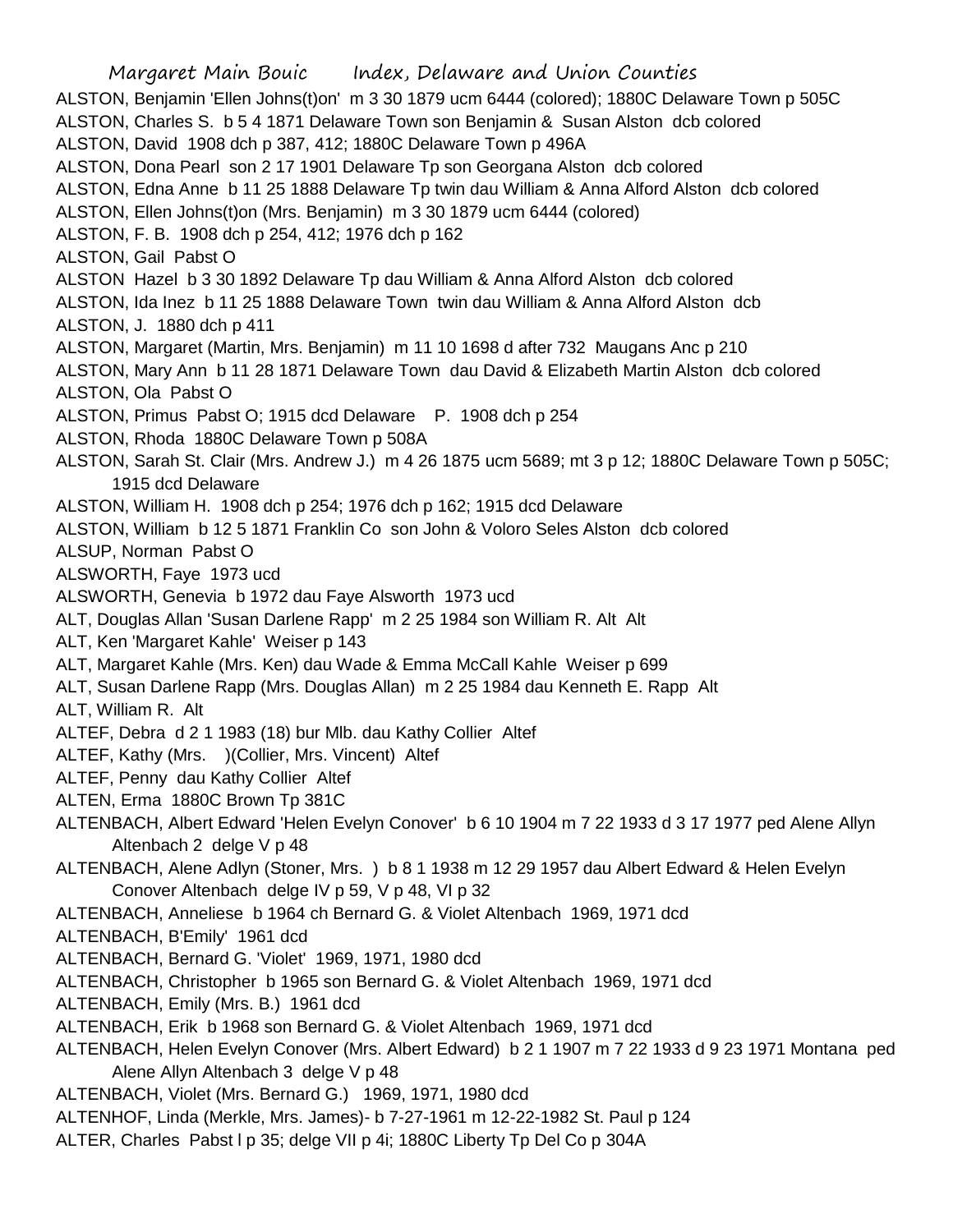- ALTER, Charles Dockray 'Emma Mary Hadgraft' b 12 4 1869 m 6 15 1894 d 11 2 1953 son John William & Sara Jane Dockray Alter dcc Daniel Bowen 12
- ALTER, Charles Francis 'Mary Naomi Widdowson' b 1 21 1907 m 9 1 1932 d 12 31 1991 (84) Oak Grove Cem son Charles Dockray & Emma Mary Hadgraft Alter dcc Daniel Bowen 6
- ALTER, Emma Mary Hadgraft (Mrs. Charles Dockray) b 6 8 1875 m 6 15 1894 d 1 14 1960 dau Walter & Mary Farrell Hadgraft dcc Daniel Bowen 13
- ALTER, Frances (Patrick, Mrs. Stephen) m 6 30 1963 dau Charles Francis & Mary Naomi Widdowson Alter Alter
- ALTER, John William 'Sara Jane Dockray' b 5 16 1838 d 8 2 1912 dcc Daniel Bowen 24
- ALTER, Julia Ann Warner (Mrs. ) dau John H. & Julia Robinson Warner dumch p 386
- ALTER, Mary Jane (Bowen, Mrs. Lloyd Arthur) b 1 9 1937 m 7 28 1957 dau Charles Francis & Mary Naomi Widdowson Alter Bowen; dcc Daniel Bowen 3; Bowen; Alter
- ALTER, Mary (Blackburn, Mrs. ) dau Charles Dockray & Emma Mary Hadgraft Alger Alter
- ALTER, Mary Naomi Widdowson (Mrs. Charles Francis) b 3 25 1909 m 9 1 1932 dau Joseph C. & Mary Gertrude Betts Widdowson dcc Daniel Bowen 7
- ALTER, Sarah Ella Pabst O
- ALTER, Sara Jane Dockray (Mrs. John William) b 1841 d 1900 dcc Daniel Bowen 25
- ALTHER, Gertrude (Bierce, Mrs. Wayne Edwin) m 4 10 1924 Freshwater p 212 Loveless p 8
- ALTHOUSE, Cheri (Ropp, Mrs. John) dau Rev. Glenn & Donna Althouse Althouse
- ALTHOUSE, Cheryl Ann (Heminger, Mrs. Gary) m 11 10 1979 dau Rev. Glenn & Donna Althouse Althouse; **Heminger**
- ALTHOUSE, Claude 'Ida May Loy' b 8 16 1908 m 4 30 1932 Weiser p 143
- ALTHOUSE, Connie Lynn b 10 16 1958 dau John Joseph & Jeannette Clemmer Althouse Weiser p 517
- ALTHOUSE, David William 'thleen Normim Renee Caldwell' m 6 5 1982 son Rev. Glenn & Donna Althouse **Althouse**
- ALTHOUSE, Deborah (Mrs. Gary)(Dia, Mrs. )- Althouse
- ALTHOUSE, Debra Howald (Mrs. Joseph)- m 10-21-1894 dau Rodney & Mary Howald- Althouse
- ALTHOUSE, Donna (Mrs. Rev. Glenn) m 7 23 1954 Althouse
- ALTHOUSE, Earl 'Robin'- son Nick & Helen Lucille Stackhouse Althouse- Althouse
- ALTHOUSE, Elizabeth Dillon (Mrs. John Cosgrove) Weiser p 517
- ALTHOUSE, Gary 'Deborah'- Althouse
- ALTHOUSE, Rev. Glenn 'Donna' m 7 23 1954 son Nick & Helen Lucille Stackhouse Althouse; Marysville p 20 22; Althouse
- ALTHOUSE, Helen Lucille Stackhouse (Mrs. Nick)(Gamble, Mrs. Carl)- b 10-1-1913 Salem m(1) 12-14-1932 m(2) 4-18-1970 d 6-9-2007 (93) Woodsdale Cem- dau Homer & Myrtle Forney Stackhouse
- ALTHOUSE, Homer 'Marilyn'- son Nick & Helen Lucille Stackhouse Althouse- Althouse
- ALTHOUSE, Ida May Loy (Mrs. Claude) b 6 10 1910 m 4 30 1930 dau Lewis A.& Catharine Elizabeth Borrell Loy Weiser p 143
- ALTHOUSE, Janice Clair (Hallowell, Mrs. Bruce) b 10 3 1917 dau John Skyles & Viola Dean Althouse Weiser p 517
- ALTHOUSE, Jeannette Clemmer (Mrs. John Joseph) Weiser p 517
- ALTHOUSE, John Cosgrove 'Elizabeth Dillon' b 1 31 1909 d 5 27 1938 son John Skyles & Viola Dean Cosgrove Althouse Weiser p 143
- ALTHOUSE, John Joseph 'Jeannette Clemmer' b 5 17 1932 son John Cosgrove & Elizabeth Dillon Althouse Weiser p 517
- ALTHOUSE, John Skyles 'Viola Dean Cosgrove' m 12 4 1902 Weiser p 516
- ALTHOUSE, Joseph 'Debra Howald'- m 10-21-1994 son Gary & Deborah Althouse- Althouse
- ALTHOUSE, Kathy Jeanne b 1 22 1953 dau John Joseph & Jeannette Clemmer Althouse Weiser p 517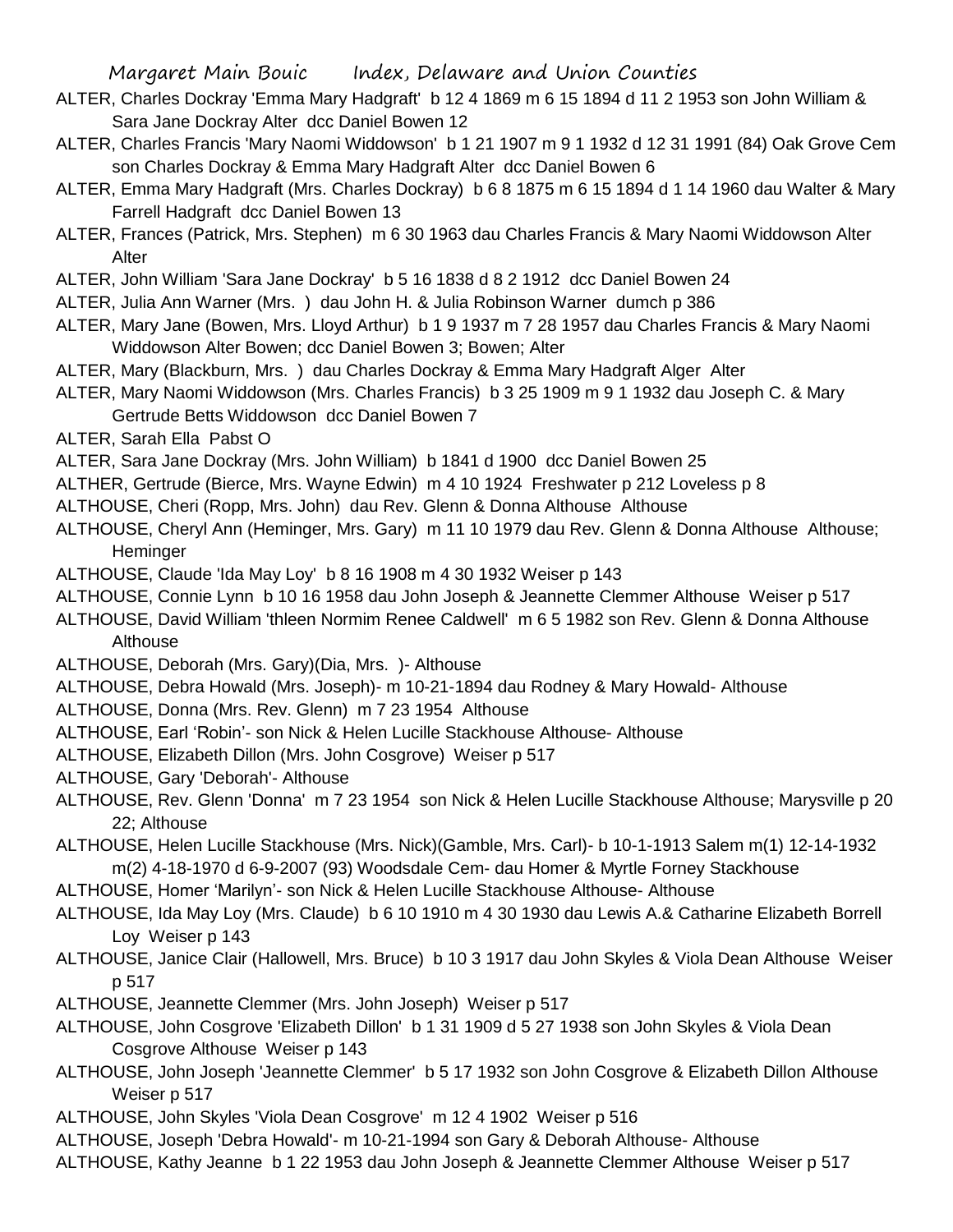ALTHOUSE, Kim Renee Caldwell (Mrs. David William) m 6 5 1982 dau Robert A. Caldwell Althouse

ALTHOUSE, Kurt William b 6 16 1959 son William D. & Sonia Moyer Althouse Weiser p 517

ALTHOUSE, Linda b 9 19 1944 dau & Mary Patricia Smart Althouse Hutchisson p 62

ALTHOUSE, Lois (McCormick, Mrs. William)- dau Nick & Helen Lucille Stackhouse Althouse- Althouse

ALTHOUSE, Margaret M. b 11 8 1873 Genoa Tp dau Christian & Sophia Schoot Althouse dcb

ALTHOUSE, Marilyn (Jarrell, Mrs. Raymond) m 5 11 1963 sister Geneva Althouse Althouse

ALTHOUSE, Marilyn (Mrs. Homer)- Althouse

- ALTHOUSE, Mary Jane (Holderfield, Mrs. Henry)(Duray, Mrs. Steven) b 5 21 1916 dau John Skyles & Viola Dean Cosgrove Althouse Weiser p 517
- ALTHOUSE, Mary Patricia Smart (Mrs. ) b 3 19 1922 dau William Smart Hutchisson p 62
- ALTHOUSE, Matthew Ryan b 7 14 1984 son David & Kim Renee Caldwell Althouse Althouse
- ALTHOUSE, Nathan William b 5 20 1987 son David & Kim Renee Caldwell Althouse Althouse

ALTHOUSE, Nick 'Helen Lucille Althouse'

- ALTHOUSE, Patricia Doris (DeTurck, Mrs. Frederick) b 6 10 1910 m 4 30 1930 dau Claude & Ida May Loy Althouse Weiser p 143
- ALTHOUSE, Robin (Mrs. Earl)- Althouse
- ALTHOUSE, Ruth Ann (Harsh, Mrs. Earl)- dau Nick & Helen Lucille Stackhouse Althouse- Althouse
- ALTHOUSE, Sonia Moyer (Mrs. William G.) Weiser p 517
- ALTHOUSE, Viola Dean b 6 19 1905 dau John Skyles & Viola Dean Cosgrove Althouse Weiser p 516
- ALTHOUSE, Viola Dean Cosgrove (Mrs. John Skyles) b 2 5 1882 m 12 4 1902 d 11 22 1951 dau Marvin C. & Martha Jane Hilborn Cosgrove Weiser p 516
- ALTHOUSE, William C. 'Sonia Moyer' b 3 14 1934 son John Cosgrove & Elizabeth Dillon Althouse Weiser p 517
- ALTIER, Cheryl Marie Andreas (Mrs. John Thane) b 1959 m 10 20 1984 dau Dr. John & Helen Marie Strewing Andreas Andreas; Altier; 1967, 1971, 1973, 1975 ucd
- ALTIER, John Thane 'Cheryl Marie Andreas' m 10 20 1984 son Dr. Samuel L. Altier Andreas; Altier

ALTIER, Dr. Samuel L. Altier

- ALTIZER, C(K)atherine Smith (Mrs. Dennis M.) m 8-15-1975 dau James W. Smith 1979, 1981, 1983, 1991 ucd; Altizer
- ALTIZER Dan- son Frank & Virginia Altizer- Alizer
- ALTIZER, Denise Ann (Houston, Mrs. )(Mrs. Randy E.) m 4 14 1990 Altizer
- ALTIZER, Dennis M. 'Catherine M. Smith' m 8-15-1975 son Frank & Virginia Altizer Altizer; 1979, 1981, 1983, 1991 ucd
- ALTIZER, Elizabeth May (Chaffin, Mrs. Kenny)- b 1981 dau Dennis M. & Katherine Smith Altizer Altizer; 1981, 1983, 1991 ucd

ALTIZER, Frank E. son Frank,Sr. & Minnie G. Honaker Atizer Altizer

- ALTIZER, Frank 'Virginia' div 'Mary C. Moberly' Altizer; 1973, 1979, 1983, 1991 ucd
- ALTIZER, Frank,Sr. 'Minnie G. Honaker' d 2 24 1970 Altizer 'Virginia' div
- ALTIZER, James ' Adkins' b 1955 son Frank E. Altizer 1973 ucd Altizer
- ALTIZER, Jamie son James & Adkins Altizer Altizer

ALTIZER, Jeffrey Alan b 1 12 1979 son James & Adkins Altizer Altizer

- ALTIZER, John b 1964 son Frank & Mary Altizer 1979 ucd
- ALTIZER, Joseph Michael b 1978 son Dennis M. & Katherine Smith Altizer 1979, 1981, 1983 ucd; Altizer ALTIZER, Louie delge I p 8
- ALTIZER, Mary C. Moberly (Mrs. Frank) b 3 11 1930 d 6 17 1990 (60) Oakdale Cem dau Heber & Florence Joseph Moberly Altizer; 1973, 1979, 1983, 1991 ucd

ALTIZER, M. C/G. 1975, 1991 ucd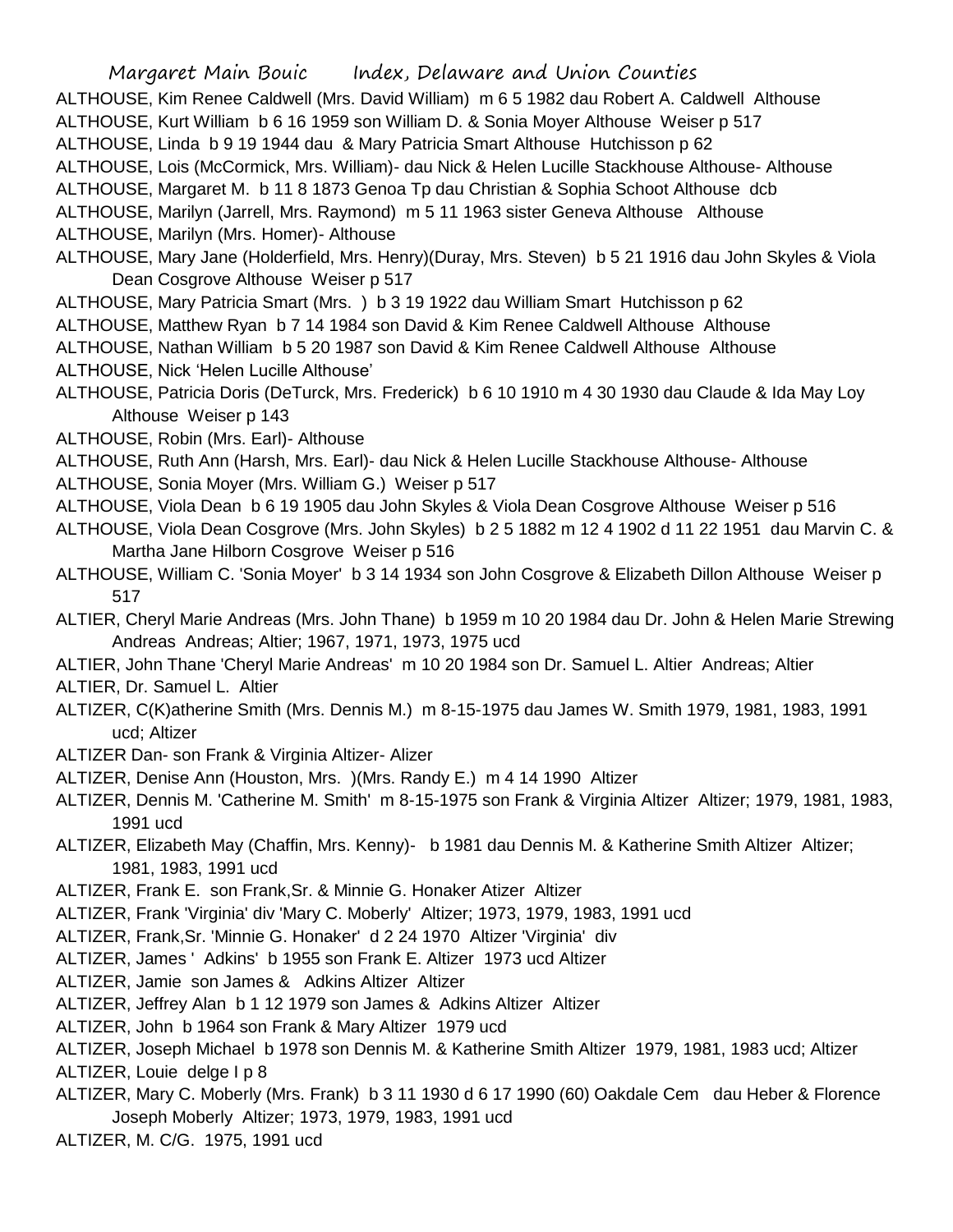- ALTIZER, Minnie G. Honaker (Mrs. Frank,Sr.) b 11 16 1900 WVa m 7 13 1917 d 9 13 1989 (88) bur
	- Barboursville WVa dau A. A. & Martha Clay Honaker Altizer

ALTIZER,

- ALTIZER, Polly (Wheeler, Mrs. Charles) dau Frank,Sr. & Minnie G. Honaker Altizer Altizer
- ALTIZER, Randy Edwin 'Denise Ann Houston''Patricia Walker' b 5-7-1954 Columbus m(1) 4 14 1990 son Frank & Virginia Altizer Altizer; U. S. Army
- ALTIZER, Robert L. son Frank,Sr. & Minnie G. Honaker Altizer Altizer
- ALTIZER, Travis- son Randy Edwin Altizer- Altizer
- ALTIZER, Virginia (Mrs. Frank)div (Sassard, Mrs. ) div, Altizer mother of Randy Edwin Altizer- Altizer
- ALTMAN, Amanda F. b 12 4 1862 dau Joseph C. & Rachel A. Huttenhour Altman Altman Bible unec IV p 67
- ALTMAN, Arthur son Philip & Ruth Geneva Creek Altman unec IV p 67
- ALTMAN, Carol (Mrs. Franklin D.Jr) Altman
- ALTMAN, Carol dau Franklin D. Jr. & Carol Altman Altman
- ALTMAN, Catharine (McDonald, Mrs. John) dau William Altman 1880 dch p 715
- ALTMAN, Chris dau Franklin D.,Jr. & Carol Altman Altman
- ALTMAN, Emma Hanneman (Mrs. Isaiah Ezra) b 1859 d 1914 dau Philip & Mary Elizabeth Gilcher Hanneman ucc Mary Altman Sesler 5
- ALTMAN, Florence (Thomas, Mrs. John W.) dau Rev. John S. Altman Altman
- ALTMAN, Franklin D.,Jr. 'Carol' d 9 30 1989 (40) bur Va Altman
- ALTMAN, Franklin D. III son Franklin D.Jr, & Carol Altman Altman
- ALTMAN, Hannah (Mrs. Michael) ucc Mary Altman Sesler 17 unec IV p 4
- ALTMAN, Isaiah Ezra 'Emma Hanneman' b 4 26 1853 d 10 20 1904 son Joseph & Rachel A. Huttenhour Altman ucc Mary Altman Sesler 4; Altman Bible unec IV p 67
- ALTMAN, Rev. John S. Altman
- ALTMAN, John T. son Franklin D.Jr. & Carol Altman Altman
- ALTMAN, John T. b 2 15 1851 son Joseph C. & Rachel A. Huttenhour Altman Altman Bible unec IV p 67
- ALTMAN, Joseph C. 'Rachel A. Huttenhour' b 5 12 1819 m 10 19 1848 d 49 9 21 son Michael & Hannah
- Altman Altman Bible unec IV p 4, 67; ucc Ruth Altman Sesler 8
- ALTMAN, Joseph C. b 12 19 1858 d 4 30 1862 (3 4 11) son Joseph C. & Rachel A. Huttenhour Altman Altman Bible unec IV p 67
- ALTMAN, Kevin 'Toni Nicol'- b 5-22-1957 m 11-21-1981 St. Paul p 37, 69
- ALTMAN, Mary J. b 8 29 1854 d 4 7 1878(23 7 8) dau Joseph C. & Rachel A. Huttenhour Altman Altman Bible unec IV p 67
- ALTMAN, Mary (Seslar, Mrs. Richard) dau Philip & Ruth Geneva Creek ucc Mary Altman Seslar1 unec IV p 67
- ALTMAN, Matthew Thomas b 11 21 1989 son Thomas J. & Paula Beth Williams Altman Altman
- ALTMAN, Michael 'Hannah' d 1840 ucc Mary Altman Sesler 16; unec IV p 4
- ALTMAN, Paula Beth Williams (Mrs. Thomas J.) m 5 15 1987 dau George & Paula Williams Altman
- ALTMAN, Philip'Ruth Geneva Creek' b 1891 d 10 23 1975 d 10 23 1975 (84) bur Bryan son Isaiah Ezra & Emma Hanneman Altman ucc Mary Altman Seslar2; unec IV p 4
- ALTMAN, Rachel A. Huttenour (Mrs. Joseph C.) b 11 12 1822 m 10 19 1848 d d 11 4 1904 Altman Bible unec IV p 4, 67; ucc Mary Altman Sesler9
- ALTMAN, Ruth Geneva Creek (Mrs. Philip) b 1894 d 1970 dau Jacob & Anise Delilah Simpson Creek ucc Mary Altman Sesler3; unec IV p 4
- ALTMAN, Ruth H. b 1 27 1893 Harlem Tp dau E. A. & Olive V. Hannawalt Altman dcb
- ALTMAN, Rev. S. Pabst 8 p 50, 53
- ALTMAN, Thomas J. 'Paula Beth Williams' m 5 15 1987 son James & Jo Ellen Altman Altman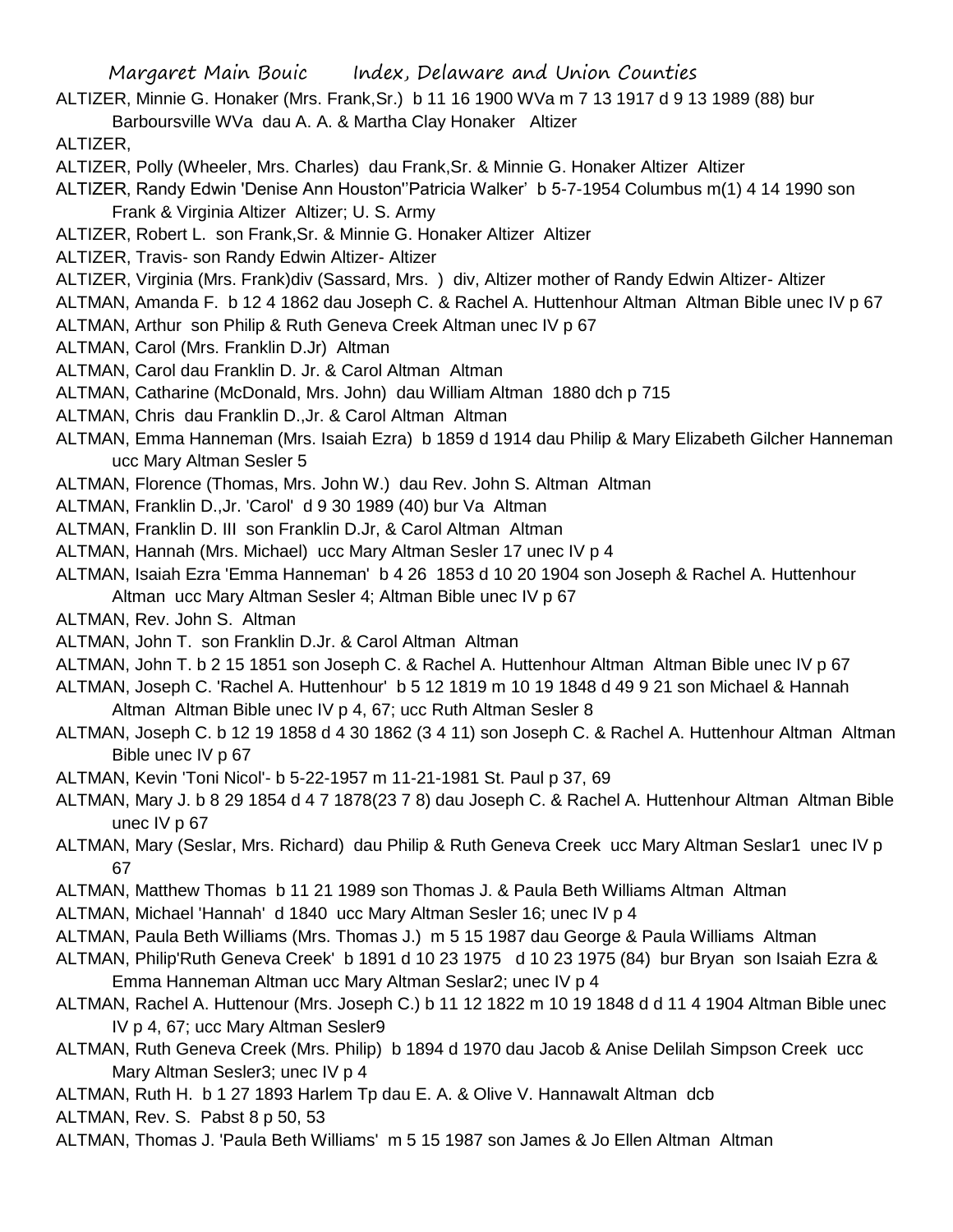- ALTMAN, Toni Nicol (Mrs. Kevin)- b 10-16-1958 m 11-21-1981 dau George Albert & Mary Louise Treehling Nicol- St. Paul p 37, 69
- ALTMAN, William H. b 7 27 1849 son Joseph C. & Rachel A. Huttenhour Altman Altman Bible unec IV p 67 ALTMAN, William 1880 dch p 715; delge IV p 8
- ALTMAN, Yvonne Marilyn (Mason, Mrs. John Robert) b 1 14 1935 m 10 8 1954 Weiser p 291
- ALTON, Alicia Snyder Cross (Mrs. Lloyd C.)- b 9-8-1907 Chicago d 12-15-1999 (92) Austin Manor bur Robinon Cem, Robinson, Ill0 dau Clifford J. & Ella Lyons Snyder; adopted by Austin J. & Mary Susanna Bell Cross; Alton
- ALTON, Alta Ellen (Simmons, Mrs. Albert Pinckney) b 3 31 1884 m 8 2 1904 d 1 15 1917 dau Mancel D. & Amelia Ann Weiser Alton Weiser p 434
- ALTON, Amelia Ann Weiser (Mrs. Mancel D.) b 5 23 1857 m 3 1 1876 d 2 27 1923 dau Solomon & Mary Ann Miller Weiser Weiser p 429, 432
- ALTON, Bessie Maude (Murtland, Mrs. Wallace W.)(thleen Normelley, Mrs. Alva F.) b 6 1 1877 m(1) 7 24 1901 (2) 6 24 1947 d 9 11 1952 dau Mancel D. & Amelia Ann Weiser Alton Weiser p 432
- ALTON, Bruce 'Christie Lichliter' son Bishop Ralph Taylor & Marian Black Alton Alton
- ALTON, Celese b 9 15 1946 ch Robert Ellis & Marie Elnor Tombough Alton Weiser p 435
- ALTON, Charles L. 'Juanita Abbott b 3 8 1896 m 3 8 1917 son Mancel D. & Amelia Ann Weiser Alton Weiser p 435
- ALTON, Clinton Weiser 'Phoebe Emma Conn' b 2 9 1879 m 2 9 1904 d 6 6 1941 son Mancel D. & Amelia Ann Weiser Alton Weiser p 432
- ALTON, Darrell b 9 16 1944 son Robert ellis & Marie Elnor Tombough Alton Weiser p 435
- ALTON, Donald 'Marilyn'- son Lloyd C. & Alicia Snyder Cross Alton- Alton
- ALTON, Hugh Emmerson b 11 10 1891 d 4 23 1966 not m son Mancel D. & Amelia ann Weiser Alton Weiser p 435
- ALTON, Janice Louise (Schrader, Mrs. Howard John) b 6 9 1936 m 7 1 1955 dau Miles & Thelma Louise Mondorf Alton Weiser p 433
- ALTON, John Taylor wsc Grah p 59; unvmec p 41
- ALTON, Juanita Abbott (Mrs. Charles L.) m 3 8 1917 Weiser p 435
- ALTON, Lloyd C. 'Alicia Snyder Cross'- Alton
- ALTON, Madaline Elizabeth (Buck, Mrs. Carroll Warren) b 8 3 1904 m 10 8 1921 dau Clinton Weiser & Phoebe Emma Conn Alton Weiser p 432
- ALTON, Mancel D. 'Amelia Ann Weiser' b 12 10 1855 m 3 1 1876 d 11 1927Weiser p 432
- ALTON, Margaret b 6 10 1948 dau Robert Ellis & Marie Elnor Tombough Alton Weiser p 435
- ALTON, Marian Black (Mrs. Ralph Taylor) Alton
- ALTON, Marilyn (Mrs. Donald)- Alton
- ALTON, Mary Lynn b 1 2 1952 dau Robert Ellis & Marie Elnor Tombough Alton Weiser p 435
- ALTON, Miles b 10 20 1950 son Robert Ellis & Marie Elnor Tombough Alton Weiser p 435
- ALTON, Miles 'Thelma Louise Mondorf' b 1 9 1909 m 12 19 1933 son Clinton & Phoebe Emma Conn Alton Weiser p 433
- ALTON, Myrtle Belle (Barbe, Mrs. Orrin Willis) b 10 23 1881 m 9 24 1902 dau Mancel D. & Amelia Ann Weiser Alton Weiser p 433
- ALTON, Phyllis (Hansen, Mrs. H. Thor) dau Dr. Ralph Taylor & Marian Black Alton Alton
- ALTON, Bishop Ralph Taylor 'Marian Black' Alton
- ALTON, Suzanne (Combs, Mrs. William)- dau Lloyd C. & Alicia Snyder Cross Alton- Alton
- ALTON, Thelma Louise Mondorf (Mrs. Miles) m 12 19 1933 Weiser p 433
- ALTRIDGE, Susan (Freshwater, Mrs. thleen Normenneth Barkadale) m 9 9 1946 Freshwater p 106 ALTROCK, Henry 'Rosina Olieber' b 1820 m 7 21 1855 dcm d 1872 Oak Grove Cem Powell p 427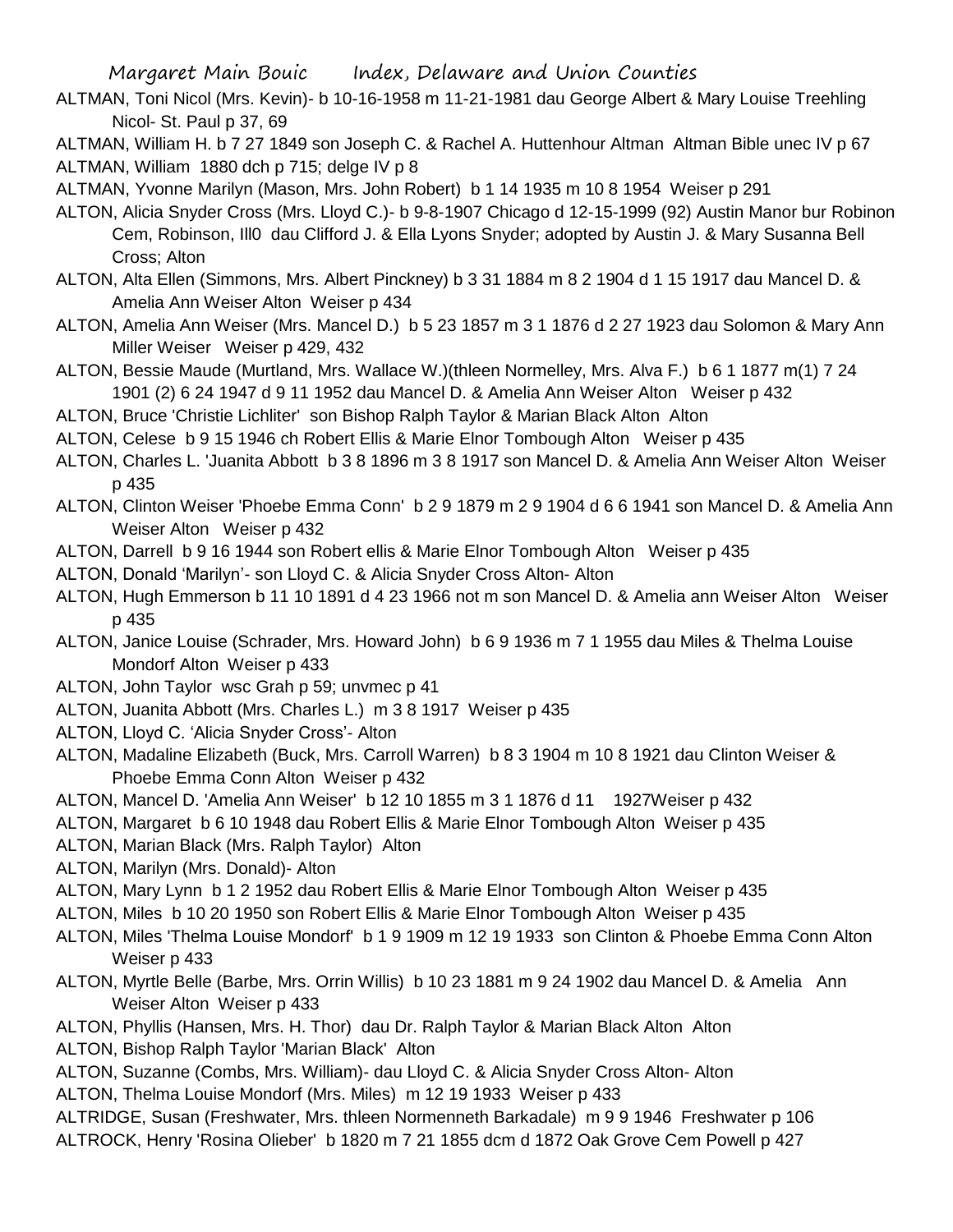- ALTROCK Mildred M. (Sellers, Mrs. Dana Clyde) m 9 28 1918 d 8 7 1974 bur. Union Cem Maugans Anc p 132
- ALTROCK, Rosina (Rosenia) (Mrs. Henry) b 1837 m 7 21 1855 dcm d 1879 Oak Grove Cem, Powell p 427 ALTROCK, Rosanna Pabst O

ALTROCK, William 1880C Delaware Tp p 545A; Pabst O

ALUMBAUGH, Marjorie Eloise Blair (Mrs. ) b 2 6 1936 dau Paul & Ruby Grace Walden Blair Weiser p 69 ALTSCHUL, Brandon Alexander b 4 1 1986 son Keith Henry & Sue Ella Smith Altschul Altschul; St. Paul p 85

ALTSCHUL, Dustin Parker b 9 29 1982 son Keith Henry & Sue Ella Smith Altschul Altschul; St. Paul p 85 ALTSCHUL, Henry Altschul

ALTSCHUL, Keith Henry 'Sue Ella Smith' b 7-15-1953 m 6 14 1980 son Henry Altschul Altschul; St. Paul p 85 ALTSCHUL, Sue Ella Smith (Mrs. Keith Henry) b 6-16-1957 m 6 14 1980 dau Frank W. & Lucia B. K.

Scheiderer Smith Altschul; St. Paul p 85

ALVARD, Samuel Jr. delge II p 9

ALVAREZ, Georgianna (Mrs. Jesus M.) 1971, 1973, 1975, 1979, 1981, 1983, 1991 ucd

ALVAREZ, Jesus M. 'Georgianna' 1967, 1971, 1973, 1975, 1979, 1981 ucd

- ALVAREZ, John b 1970 son Jesus M. & Georgianna Alvarez 1971, 1973, 1975, 1979, 1981, 1983, 1991 ucd
- ALVAREZ, Kristie Lynn Owens (Mrs. Ricky Allen) m 11 2 1985 Alvarez
- ALVAREZ, Nacrina E. D. b 1961 dau Jesus M. & Georgianna Alvarez 1971, 1973, 1975, 1979, 1981, 1991 ucd; Alvarez

ALVAREZ, Randall b 1966(5) son Jesus M. & Georgianna Alvarez 1971, 1973, 1975, 1979, 1981, 1983, 1991 ucd

ALVAREZ, Ricky Allen 'Kristie Lynn Owens' b 1963 m 11 2 1985 son Jesus M. & Georgianna Alvarez Alvarez; 1971, 1973, 1975, 1979, 1981, 1983 ucd

ALVAREZ, Roland b 1968 son Jesus M. & Georgianna Alvarez 1971, 1973, 1975, 1979, 1981, 1983 ucd ALVIANI, Assunta (Mrs. Guy) Alviani

ALVIANI, Carrie (Pickering, Mrs. ) dau Guy & Assunta Alviani Alviani

ALVIANI, Guy 'Assunta' b 3 29 1893 d 5 15 1988 Alviana

ALVIANI, Harry son Guy & Assunta Alviani Alviani

ALVIANI, John son Guy & Assunta Alviani

ALVIANI, Lucille dau Guy & Assunta Alviani Alviani

ALVIANI, Pat dau Guy & Assunta Alviani Alviani

ALVIN. Julia Pabst o

ALVIN, Kathryn (Cooper, Mrs. Robert Ulsh) Weiser p 568

ALVIS, Debbie L. (Mrs. Mark E.) 1979, 1981 ucd

- ALVIS, Effie Marie (Jetter, Mrs. Henry Edward) b 10 24 1897 m 2 13 1919 d 4 23 1958 dau William David & Jessie Thompson Alvis ped Lloyd Jetter 3 delge IV p 14
- ALVIS, Jessie Thompson (Mrs. William David) b 7 21 1870 Iowa m 4 10 1895 d 1 8 1916 Mo. dau Edward L. & Sarah Catherine Bridge Thompson ped Lloyd Jetter 7 delge IV p 14
- ALVIS, Mark E. 'Debbie L.' 1979, 1981 ucd
- ALVIS, Susannah M. Scott (Mrs. William P.) b 1839 Va m 3 25 1858 d 7 23 1870 Mo. dau Samuel & Nancy Eaton Scott ped Lloyd Jetter 13 delge IV p 14
- ALVIS, William David 'Jessie Thompson' b 10 10 1863 W. Va m 4 10 1895 d 4 29 1918 Iowa son William P. & Susannah M. Scott Alvis ped Lloyd Jetter8 delge IV p 14

ALVIS, William P. 'Susannah M. Scott' b 1830 m 3 25 1858 d 9 18 1879 ped Lloyd Jetter 12 delge IV p 14

ALWARD, John C. 1908 dch p 919

ALWARD, Lucas D. hadc p 95

ALWARD, Bud see Duane delge V p 21, VI p 2, 30, 52

ALWARD, Charlene P. (Mrs. Duane E.) delge VI p 30, 52; 1969, 1971, 1980 dcd